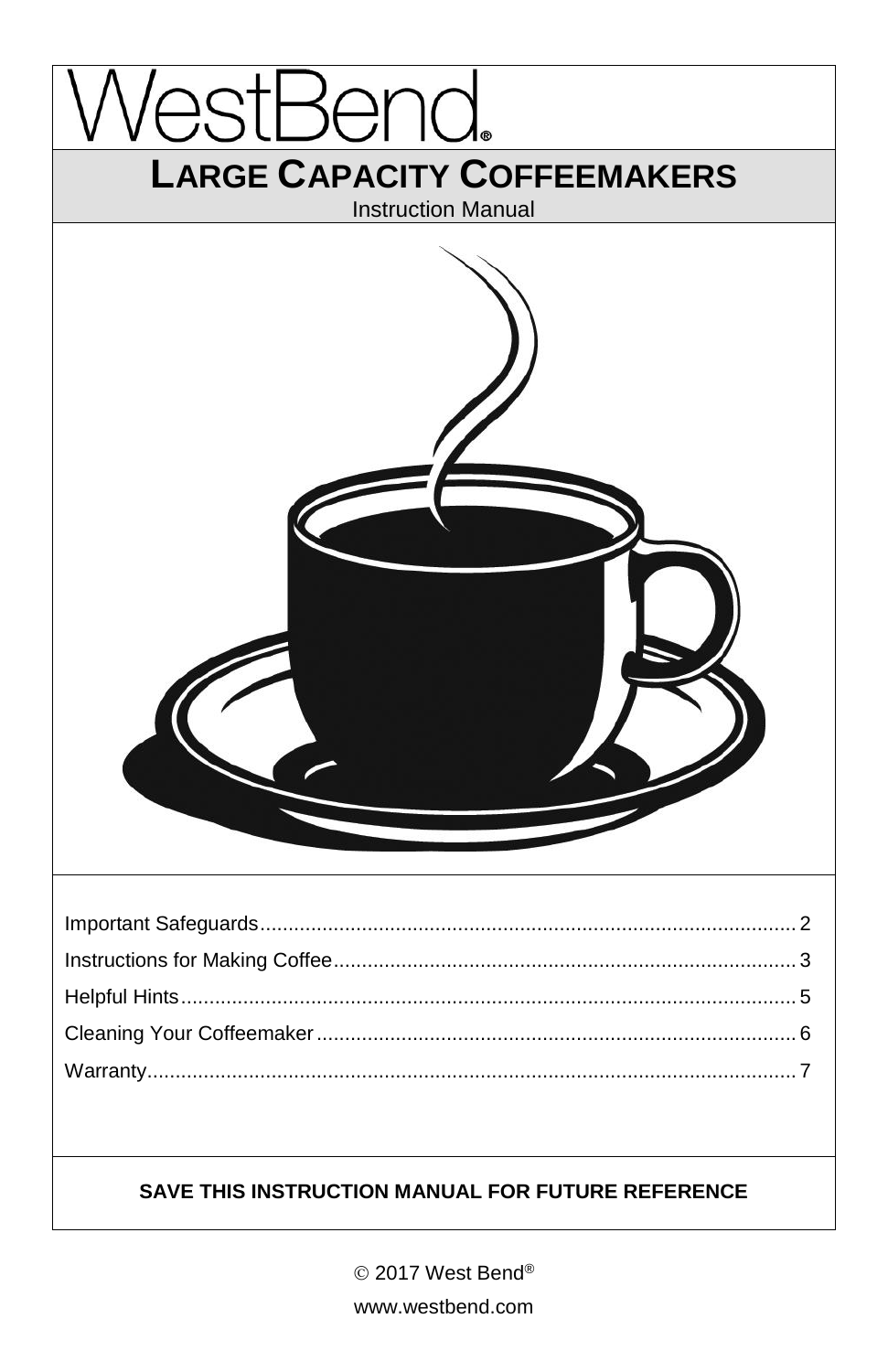# **IMPORTANT SAFEGUARDS**

# CAUTION

#### **To prevent personal injury or property damage, read and follow all instructions and warnings.**

When using electrical appliances, basic safety precautions should always be followed including the following:

- Read all instructions.
- Do not use appliance for other than intended use.
- Do not place on or near a hot gas or electric burner, or in a heated oven.
- Do not operate when the appliance is not working properly or when it has been damaged in any manner. For service information see warranty page.
- The use of accessory attachments not recommended by West Bend may result in fire, electric shock or injury to persons.
- Do not attempt to repair this appliance yourself.
- Do not use this appliance on the stovetop, under a broiler, in the oven, or in the refrigerator or freezer.
- Do not touch hot surfaces. Use handles and knobs where provided. Use hot pads or oven mitts when handling hot surfaces.
- Extreme caution must be used when moving an appliance containing hot oil or other hot liquids.
- Make sure cover, basket and stem are properly assembled before the appliance is plugged in (see "Instructions for Making Coffee" section). No part of the appliance should be removed during the brewing cycle as scalding could occur.
- Scalding may occur if the lid is removed during the brewing cycle.
- To protect against fire, electric shock and injury to persons do not immerse cord, plugs, or other electric parts in water or other liquids.
- Do not operate any appliance with a damaged cord or plug.
- Do not use this appliance outdoors.
- Be sure switch is turned to "OFF" before plugging the cord into wall outlet. If the appliance does not have a switch, be sure the appliance contains water or brewed coffee before plugging in. Do not leave appliance plugged in when it is not being used.
- This appliance has a polarized plug (one blade is wider than the other). To reduce the risk of electric shock, this plug is intended to fit into a polarized outlet only one way. If the plug does not fit fully into the outlet, reverse the plug. If it still does not fit, contact a qualified electrician. Do not attempt to modify the plug in any way.
- Always unplug from outlet when not in use and before cleaning. Allow to cool before putting on or taking off parts and before cleaning.
- A short power-supply cord is provided to reduce risks resulting from becoming entangled in or tripping over a longer cord.
- Longer extension cords are available, but care must be exercised in their use. While use of an extension cord is not recommended, if you must use one, ensure that the marked electrical rating of the extension cord is equal to or greater than that of the appliance. If the plug is of the grounded type, the extension cord must be a grounding-type 3-wire cord. To avoid pulling, tripping or entanglement, position the extension cord so that it does not hang over the edge of the counter, table or other area where it can be pulled on by children or tripped over.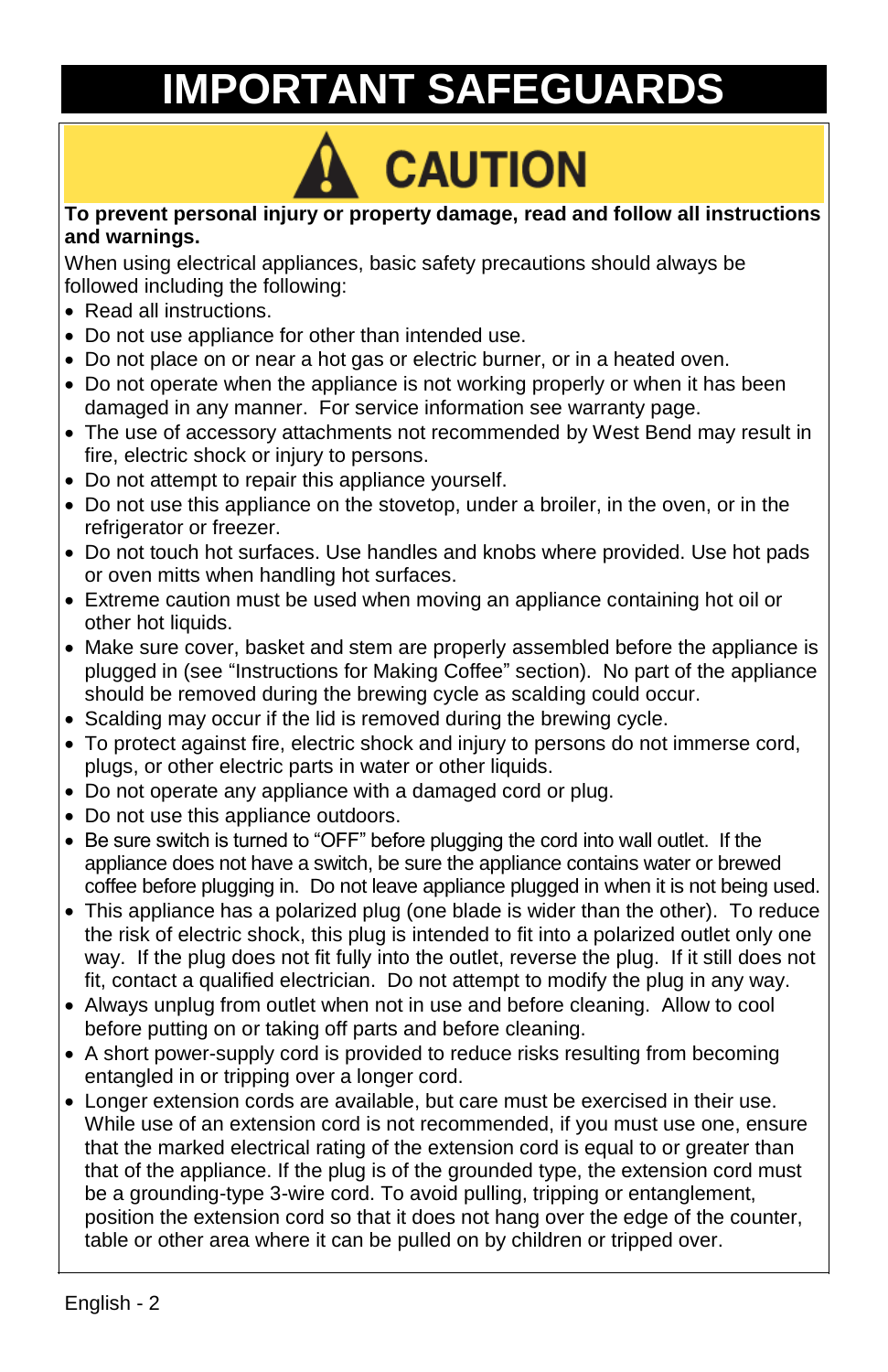- Do not use an outlet or extension cord if the plug fits loosely or if the outlet or extension cord feels hot.
- Keep cord away from hot parts of the appliance and hot surfaces during operation.
- Close supervision is necessary when this appliance is used by or near children.
- Do not let cord hang over edge of table or counter, or touch hot surfaces.

# **SAVE THESE INSTRUCTIONS**

### **INSTRUCTIONS FOR MAKING COFFEE**

- 1. Before using the coffeemaker for the first time, clean it thoroughly. Refer to "Cleaning your Coffeemaker."
- 2. Always use the coffeemaker on a dry, level, heat-resistant surface, away from any edge.
- 3. With the basket and stem removed, fill the coffeemaker with COLD water to just above the faucet. **Check for any dripping.** If dripping occurs between the faucet and the coffeemaker body, tighten the nut inside the coffeemaker. If the dripping occurs from the faucet spout, tighten the faucet cap. If there is no dripping present, or has been stopped, fill the coffeemaker with cold water to the desired cup level. Marks on inside of the coffeemaker show cup levels. Do not fill past maximum cup level.
- 4. Place the stem and basket in the coffeemaker. For models with a plastic basket, you may find it easier to insert the stem in the opening in the basket then squeeze the top of the basket to hold the stem in place. Place the stem into the heating well in the bottom of the coffeemaker. Or, place the stem into the heating unit well, angle the stem away from you, then place the basket on the stem. When they're connected, let the basket and stem tip upright. Add electric perk or regular grind coffee to the basket using the chart below for the amount to use depending on the cup level. Spread the grounds evenly in the basket. Use standard measuring cups to measure the grounds. Do not let any grounds fall into the stem opening. *Do not use "Drip" or finely ground coffee because the basket can flood.* The amount of ground coffee recommended will make mildstrength coffee which most people prefer. The amount of coffee used can be adjusted to suit your preference.
- 5. Place the cover on the coffeemaker and turn to lock into the handle slots. Note the arrows on the cover for correct turning. To reduce coffee spills, especially if the coffeemaker is tipped over, make sure that the cover has been turned clockwise until the cover is completely locked into the handle slots. **Note:** While moving an appliance containing hot liquids is not recommended, if you must move the coffeemaker, extreme caution should be used because the cover only temporarily reduces coffee from spilling if the coffeemaker is tipped over.
- 6. Plug the cord into a 120 volt AC grounded electric outlet ONLY. If applicable, set the "ON/OFF" switch to "ON."
- 7. The coffeemaker will stop perking automatically (each cup requires no longer than 1 minute brewing time). Coffee is ready when the light in the base glows. Coffee will remain at serving temperature as long as the coffeemaker is plugged in (and the switch is "ON"). Before serving, turn the cover to remove the basket and stem. Using a hot pad, remove the coffee basket, and stem. If the coffee basket and stem are not removed, bitter oils from the extracted grounds will drip into the coffee. Replace the cover making sure it is completely locked into the handle slots.

English - 3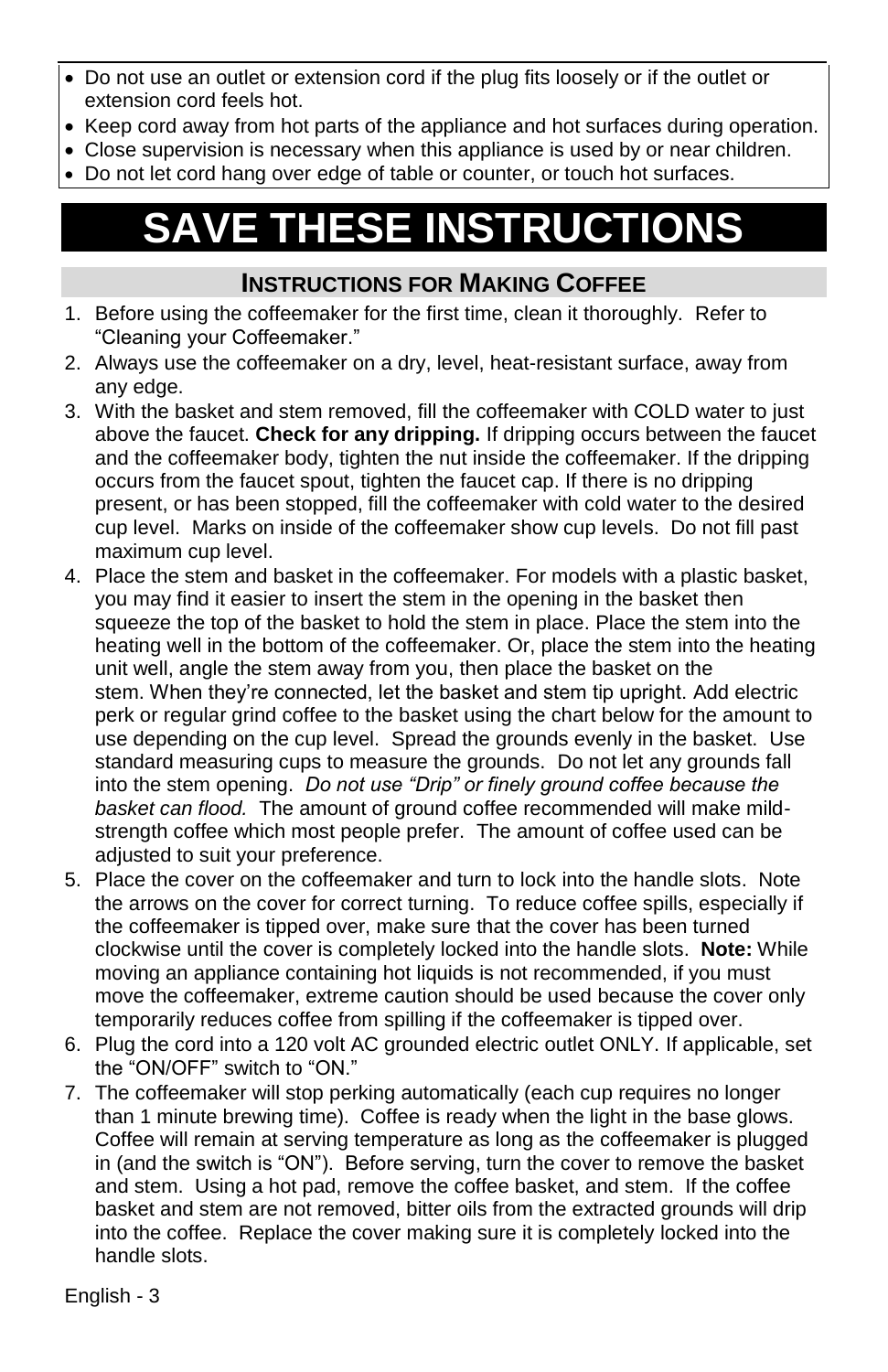- 8. For single-cup filling, press the faucet handle down. Release the handle when filled. For continuous flow when filling the coffee server, lift handle straight up until it locks into the open position. Lower the handle when the server is filled.
- 9. When about 3 cups of coffee remain in the coffeemaker, or when the coffee can no longer be seen in the view tube, turn the switch "OFF" and unplug the cord from the electrical outlet. **Note:** Liquid must always cover the inside bottom of the appliance at all times. Falling below the minimum level could cause overheating and damage to internal components and will void the warranty.
- **SPECIAL NOTE ON GRINDING COFFEE BEANS:** If you grind your own coffee beans, grind to medium coarseness for best results. DO NOT grind too fine (powder-like) because this can cause the basket to flood.

#### **100-CUP MODEL**

#### **Water Level Measure of Ground Coffee**

100 cups 6  $\frac{1}{4}$  cups

80 cups 5 cups

60 cups 4 cups

40 cups 2½ cups

Do not make less than 40 or more than 100 cups of coffee at one time.

| <b>60-CUP MODEL</b>                                                  |                     |                                 |  |
|----------------------------------------------------------------------|---------------------|---------------------------------|--|
| Water Level                                                          |                     | <b>Measure of Ground Coffee</b> |  |
| 60 cups                                                              | $3\frac{1}{2}$ cups |                                 |  |
| 50 cups                                                              | 3 cups              |                                 |  |
| 40 cups                                                              | $2\frac{1}{2}$ cups |                                 |  |
| 30 cups                                                              | 2 cups              |                                 |  |
| Do not make less than 30 or more than 60 cups of coffee at one time. |                     |                                 |  |
| <b>55-CUP MODEL</b>                                                  |                     |                                 |  |
| Water Level                                                          |                     | <b>Measure of Ground Coffee</b> |  |
| 55 cups                                                              | $3\frac{1}{2}$ cups |                                 |  |
| 45 cups                                                              | $2\%$ cups          |                                 |  |
|                                                                      |                     |                                 |  |

| TU UUPU | $274$ vups          |
|---------|---------------------|
| 35 cups | 2 cups              |
| 25 cups | $1\frac{1}{2}$ cups |

Do not make less than 25 cups or more than 55 cups of coffee at one time.

#### **36-CUP MODEL**

#### **Water Level Measure of Ground Coffee**

| 36 cups | 2 cups                 |
|---------|------------------------|
| 30 cups | 1 <sup>3</sup> ⁄4 cups |
| 24 cups | $1\frac{1}{2}$ cups    |
| 18 cups | $1\%$ cups             |
| 12 cups | 1 cup                  |

Do not make less than 12 cups or more than 36 cups of coffee at one time.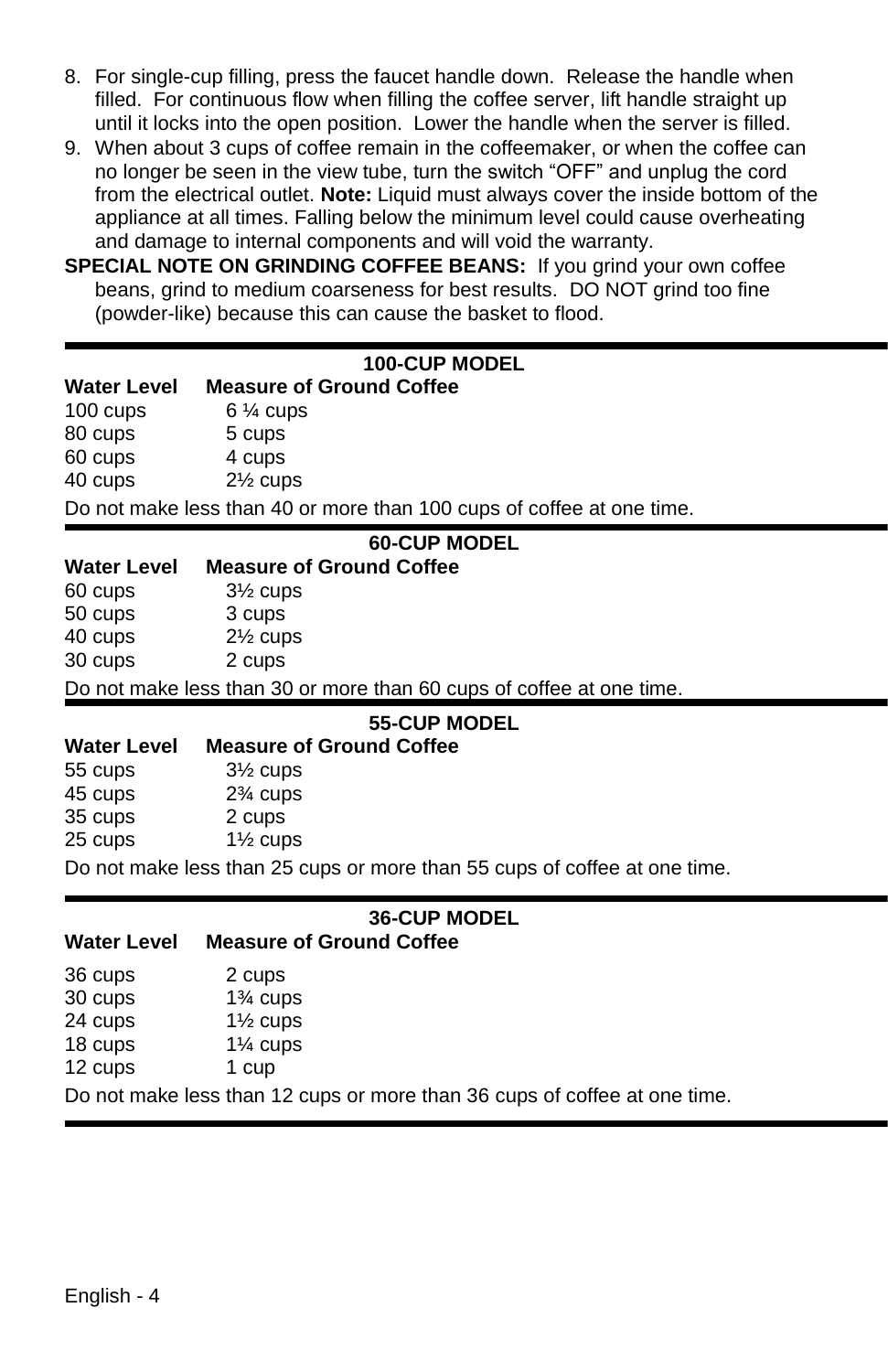# **INSTRUCTIONS FOR HEATING WATER FOR INSTANT BEVERAGES**

Plain water may be heated in your coffeemaker for use with instant beverages. Simply fill the clean coffeemaker with cold water to the desired cup level, insert the stem and the clean, empty basket into position the same as for making coffee. Secure the cover in place and plug the coffeemaker in. If applicable, set the "ON/OFF" switch to "ON." Heat the water until perking stops and the light on the base glows. Remove the cover, lift out the basket and stem with a hot pad, and replace the cover, making sure it is locked in place. Unplug the coffeemaker when less than 3 cups of water remain. The inside of the coffeemaker may darken after heating water, which is normal and does not affect the coffeemaker or the water heated.

#### *Other than making coffee or heating water, no other liquid should be heated in the coffeemaker because damage to the heating unit can occur.*

When the coffeemaker is used to heat water only, it must be cleaned well after each use in addition to special weekly cleaning with white distilled vinegar for removal of mineral deposits. If these deposits are not removed, pitting of the metal can occur and result in damage to the coffeemaker. See "Special Cleaning – Every Two Weeks" in this manual.

**Improper cleaning of the coffeemaker, especially the heating unit well, will affect the performance, resulting in weak, lukewarm coffee and may even cause the coffeemaker to stop perking. To keep the coffeemaker working properly, it is very important to follow the regular and special cleaning instructions.**

## **HELPFUL HINTS**

- Never make less than the minimum or more than the maximum amount of coffee for your coffee urn.
- Do not use soft water, as flooding of the basket may occur.
- Use regular electric perk grind coffee or coffee ground for all coffeemakers for best results. Do not use drip or finely ground coffee as flooding of the coffee basket can occur. If grinding your own coffee beans, grind to medium coarseness for best results. Do not grind coffee too finely, powder-like, as this can cause the coffee basket to flood.
- **Do not** use paper filters in your basket. If you find that grounds are falling through, wet the basket before adding coffee grounds.
- Remove coffee basket with grounds as soon as the brewing cycle is completed. This also helps maintain the coffee flavor. Use the coffee maker cover as a carrying tray when disposing of wet grounds.
- If dripping occurs between the faucet and the coffeemaker body, tighten the nut inside the coffeemaker. If the dripping occurs from the faucet spout, tighten the faucet cap. Do not over tighten. If the faucet continues to drip or is damaged, contact customer service; see information on warranty page.
- Liquid must always cover the inside bottom of the appliance at all times. Falling below the minimum level could cause overheating and damage to internal components and will void the warranty.
- A small amount of smoke or odor may occur upon heating due to the release of manufacturing oils – this is normal.
- Some minor expansion or contraction sounds may occur during heating and cooling – this is normal.
- Do not allow ground coffee to fall into the stem.
- If more coffee is immediately desired, partially fill the coffeemaker with cold water to reset the thermostat. Empty the water out of the coffeemaker, then repeat steps 3-9.

English - 5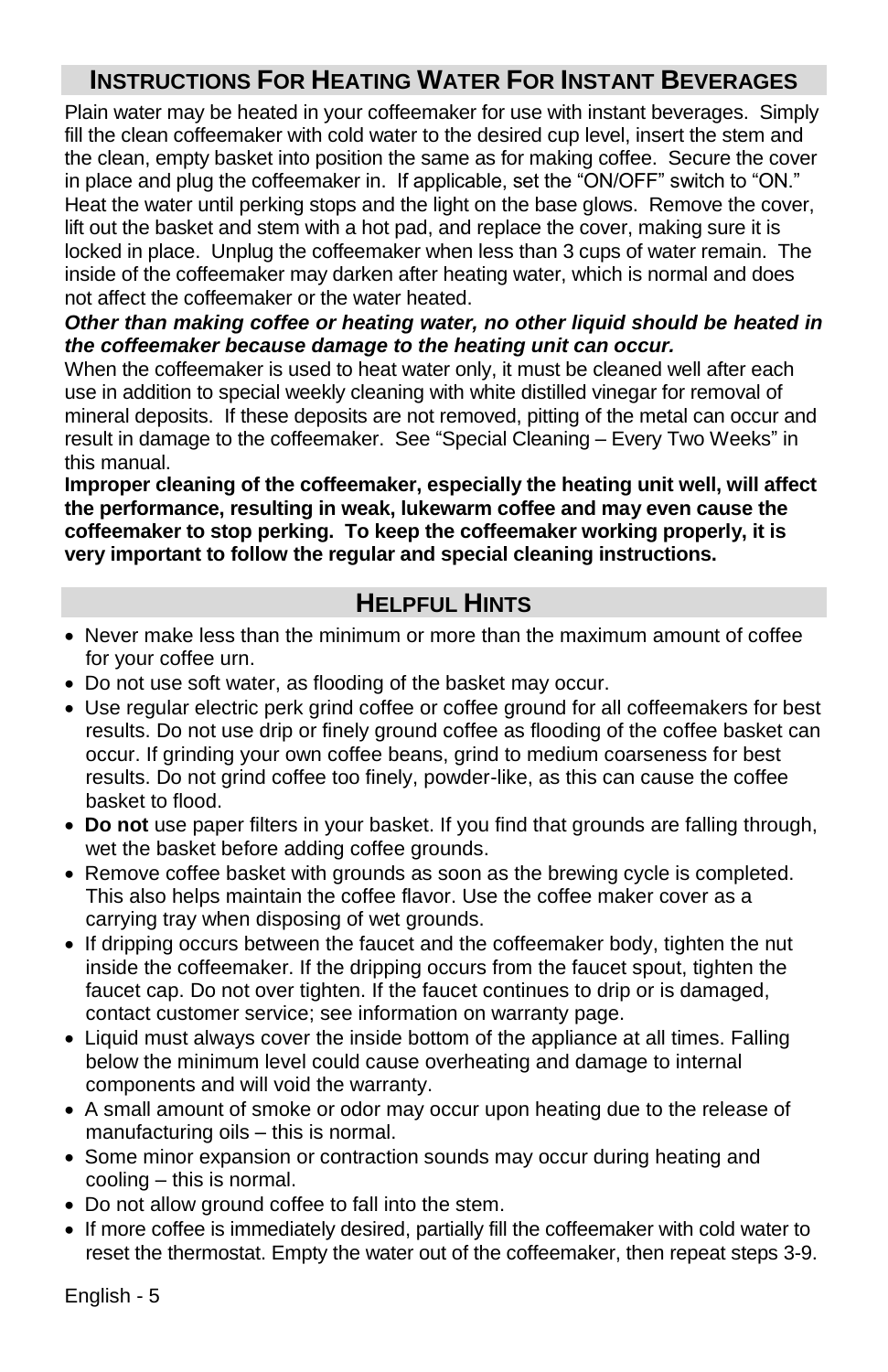# **CLEANING YOUR COFFEEMAKER**

- 1. Unplug the coffeemaker and allow it to cool. Drain any coffee out of the coffeemaker.
- 2. Wash the basket, stem, and cover in warm, soapy water with a dishcloth or sponge. Rinse and dry. Coffee stains on the metal can be removed with a scouring pad. Plastic parts may be washed in the dishwasher, top rack only. Washing any aluminum parts in the dishwasher may cause them to discolor.
- 3. Clean the inside of the coffee maker by filling with warm water about one-third of its capacity. Add dish soap and wash with a sponge or cloth. Scour the heating unit well (where the stem fits) with the special cleaning tool provided and a scouring pad. Twist the pad inside the heating unit well to clean. **The heating unit well must be kept clean for coffeemaker to work properly.** Rinse with warm water after cleaning and dry.
- 4. Clean the outside of the coffeemaker with a damp cloth and dry with a soft cloth. Do not use abrasive metal scouring pads or cleansers on the outside of the coffeemaker because scratching will occur.

#### **This appliance has no user serviceable parts.**

## **SPECIAL CLEANING - EVERY TWO WEEKS**

**If coffeemaker is used daily, a special cleaning every 2 weeks, or every week if it is used for heating water, is necessary to thoroughly clean the heating unit well. If not kept clean, the coffeemaker will not work properly.**

- 1. Fill the coffeemaker with 1 quart EACH of water and white distilled vinegar. (If a white mineral buildup has formed on the inside of coffeemaker, use an additional 2 cups of vinegar). Place the stem and empty basket in place and lock the cover onto the coffeemaker. If applicable, set the "ON/OFF" switch to "ON." Allow the coffeemaker to complete the perking cycle, then let stand for 20 minutes.
- 2. Turn "OFF" and unplug the cord from the outlet. Drain the coffeemaker and allow it to cool. Wash the inside and the parts following the regular cleaning instructions*, making sure to thoroughly clean the heating unit well*.
- 3. If applicable, clean the coffee level view tube with a soft brush. Unscrew the gauge cap and lift out the tube. Wash in warm, soapy water with a brush and rinse. Replace the tube and secure with the gauge cap.
- 4. To clean the faucet, unscrew the handle. Move a small brush up and down through the faucet, then insert the brush through the opening on the inside of the coffeemaker to clean the faucet connection. Wash the faucet handle in warm, soapy water and rinse. Replace the faucet.

#### **DO NOT USE BAKING SODA TO CLEAN THE COFFEEMAKER BECAUSE IT CAN DISCOLOR AND PIT THE METAL.**

**To Remove Discoloration:** Inside of the coffeemaker can discolor when used for heating water, which is normal. To remove/lighten discoloration, fill coffeemaker with water to the level of discoloration (at least to the minimum cup level, but not past maximum cup level). Place stem and empty basket in place. For every 12 cups of water added to coffeemaker, add 2 teaspoons cream of tartar to basket. Secure cover onto coffeemaker, plug cord into coffemaker and then into outlet and allow coffeemaker to complete perk cycle. Let stand for 15 to 20 minutes or until discoloration is lightened. Unplug cord and drain coffeemaker. Allow to cool and follow general cleaning instructions.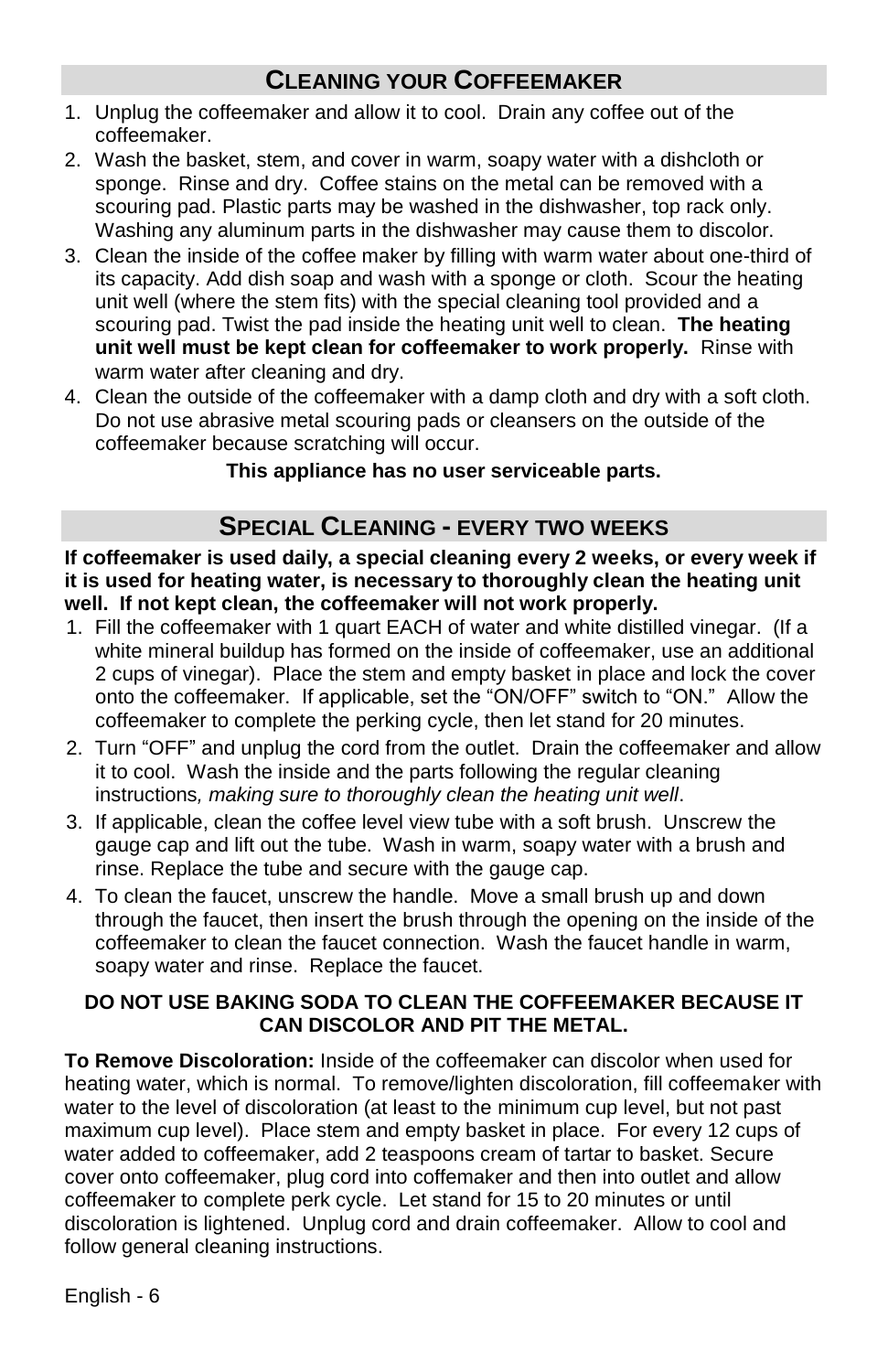# **PRODUCT WARRANTY**

#### **Appliance 1 Year Limited Warranty**

West Bend<sup>®</sup> ("the Company") warrants this appliance from failures in the material and workmanship for one (1) year from the date of original purchase with proof of purchase, provided that the appliance is operated and maintained in conformity with the Instruction Manual. Any failed part of the appliance will be repaired or replaced without charge at the Company's discretion. This warranty applies to indoor household use only.

This warranty does not cover any damage, including discoloration, to any non-stick surface of the appliance. This warranty is null and void, as determined solely by the Company, if the appliance is damaged through accident, misuse, abuse, negligence, scratching, or if the appliance is altered in any way.

THIS WARRANTY IS IN LIEU OF ALL IMPLIED WARRANTIES, INCLUDING WARRANTIES OF MERCHANTABILITY, FITNESS FOR A PARTICULAR PURPOSE, PERFORMANCE, OR OTHERWISE, WHICH ARE HEREBY EXCLUDED. IN NO EVENT SHALL THE COMPANY BE LIABLE FOR ANY DAMAGES, WHETHER DIRECT, INDIRECT, INCIDENTAL, FORSEEABLE, CONSEQUENTIAL, OR SPECIAL ARISING OUT OF OR IN CONNECTION WITH THIS APPI IANCE.

If you think the appliance has failed or requires service within its warranty period, please contact the Customer Care Department at (866) 290-1851, or e-mail us at customercare@westbend.com. A receipt proving the original purchase date will be required for all warranty claims, **hand written receipts are not accepted**. You may also be required to return the appliance for inspection and evaluation. Return shipping costs are not refundable. The Company is not responsible for returns lost in transit.

#### **Valid only in USA and Canada**

#### **REPLACEMENT PARTS**

Replacement parts, if available, may be ordered directly from the Company several ways. Order online at www.westbend.com, e-mail customercare@westbend.com, over the phone by calling (866) 290-1851, or by writing to:

West Bend Attn: Customer Care Dept. P. O. Box 53 West Bend, WI 53095

To order with a check or money order, please first contact Customer Care for an order total. Mail your payment along with a letter stating the model or catalog number of your appliance, which can be found on the bottom or back of the appliance, a description of the part or parts you are ordering, and the quantity you would like.

Your state/province's sales tax and a shipping fee will be added to your total charge. Please allow two weeks for processing and delivery.

This manual contains important and helpful information regarding the safe use and care of your product. For future reference, attach dated sales receipt for warranty proof of purchase and record the following information:

Date purchased or received as gift: \_\_\_\_\_\_\_\_\_\_\_\_\_\_\_\_\_\_\_\_\_\_\_\_\_\_\_\_\_\_\_\_\_\_\_\_\_\_\_\_\_\_\_\_\_\_\_

Where purchased and price, if known:

Item number and Date Code (shown bottom/back of product):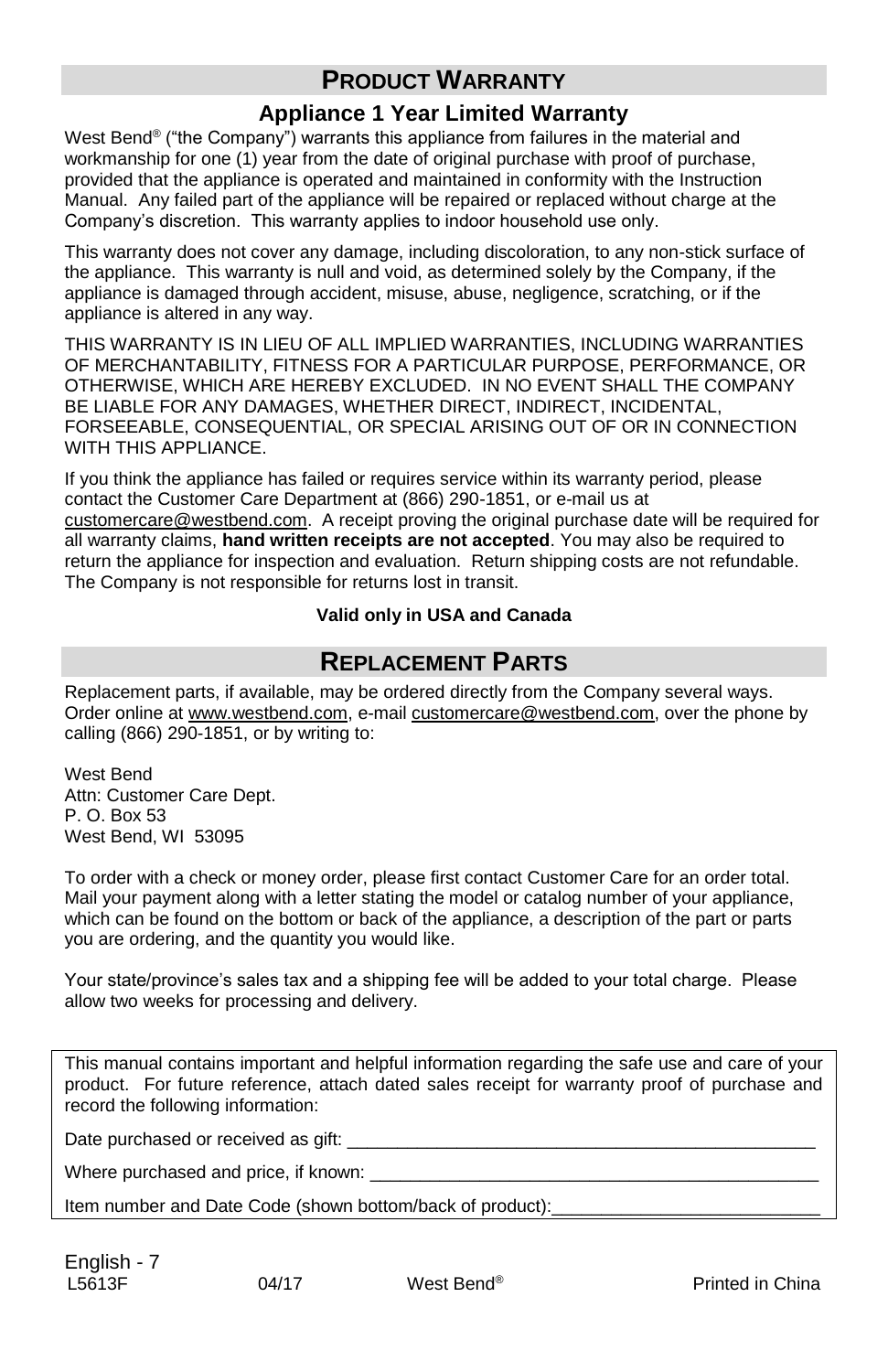

© 2017 West Bend® www.westbend.com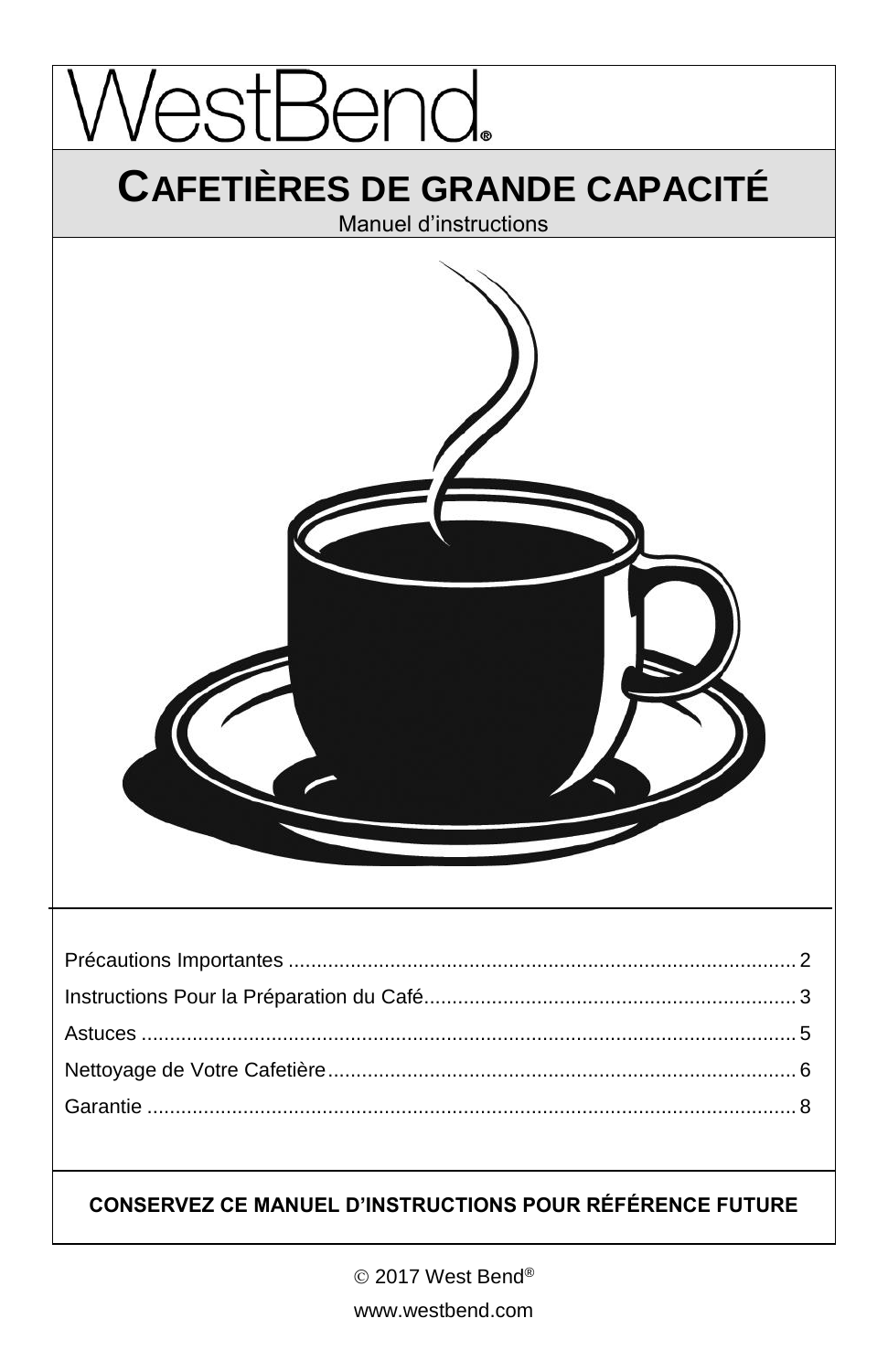# **PRÉCAUTIONS IMPORTANTES**

# **MISE EN GARDE**

#### **Pour empêcher toute blessure physique ou tout dommage matériel, lisez et suivez toutes les consignes et mises en garde.**

Lorsque vous utilisez des appareils électriques, les précautions de sécurité élémentaires devraient toujours être respectées, notamment les précautions ci-dessous:

- Lisez toutes les instructions.
- N'utilisez pas l'appareil pour un autre usage que celui pour lequel il a été conçu.
- Ne placez pas cet appareil sur ou à proximité d'une gazinière ou d'un réchaud électrique, ni dans un four chaud.
- N'utilisez pas cette cafetière si elle ne fonctionne pas correctement ou si elle a été détériorée de quelque manière que ce soit. Pour des renseignements concernant les réparations, voir la page de garantie.
- L'utilisation de fixations accessoires non recommandées par West Bend risque de provoquer des blessures.
- N'essayez pas de réparer cet appareil vous-même.
- N'utilisez pas cet appareil au-dessus du feu, sous un grill, au four, dans le réfrigérateur ni au congélateur.
- Ne touchez pas les surfaces à haute température. Utilisez les poignées rectangulaires et rondes lorsque celles-ci sont fournies. Utilisez des maniques ou des gants de cuisine lorsque vous manipulez des surfaces à haute température.
- Vous devez faire preuve d'une extrême prudence lorsque vous déplacez un appareil contenant de l'huile ou tout autre liquide à haute température.
- Assurez-vous que le couvercle, le panier et la base sont correctement fixés avant de brancher l'appareil (voir la section Instructions pour la préparation du café). Aucune pièce de l'appareil ne devrait être retirée pendant les cycles d'infusion car cela risque d'entraîner des brûlures graves.
- Vous risquez de vous brûler si vous retirez le couvercle pendant le cycle de percolation.
- Pour vous protéger contre tout choc électrique, n'immergez pas le cordon, les fiches ni aucune autre pièce électrique dans l'eau ni dans tout autre liquide.
- N'utilisez aucun appareil électrique dont le cordon ou la fiche est en mauvais état.
- N'utilisez pas cet appareil en extérieur.
- Toujours commencez par brancher la fiche sur l'appareil, puis le cordon dans la prise secteur. Pour débrancher, réglez tous les boutons sur « OFF » (arrêt), puis retirez la fiche de la prise secteur.
- Assurez-vous que l'interrupteur est positionné sur « OFF » (arrêt) avant de brancher le cordon à la prise secteur. Si l'appareil n'est pas équipée d'un interrupteur, vérifiez qu'elle contient de l'eau ou du café infusé avant de la brancher. Ne laissez pas l'appareil branchée lorsque vous ne l'utilisez pas.
- Cet appareil est pourvu d'une fiche polarisée (une lame est plus large que l'autre). Pour réduire le risque d'électrocution, cette fiche est conçue pour s'encastrer dans une prise secteur polarisée dans un sens uniquement. Si la fiche ne s'insère pas complètement dans la prise secteur, retournez la fiche. Si elle ne s'encastre toujours pas, contactez un électricien qualifié. Ne tentez pas de modifier la fiche de quelque manière que ce soit.
- Débranchez toujours l'appareil du secteur lorsque vous ne l'utilisez pas et avant de le nettoyer. Laissez refroidir avant de mettre en place ou de retirer des pièces.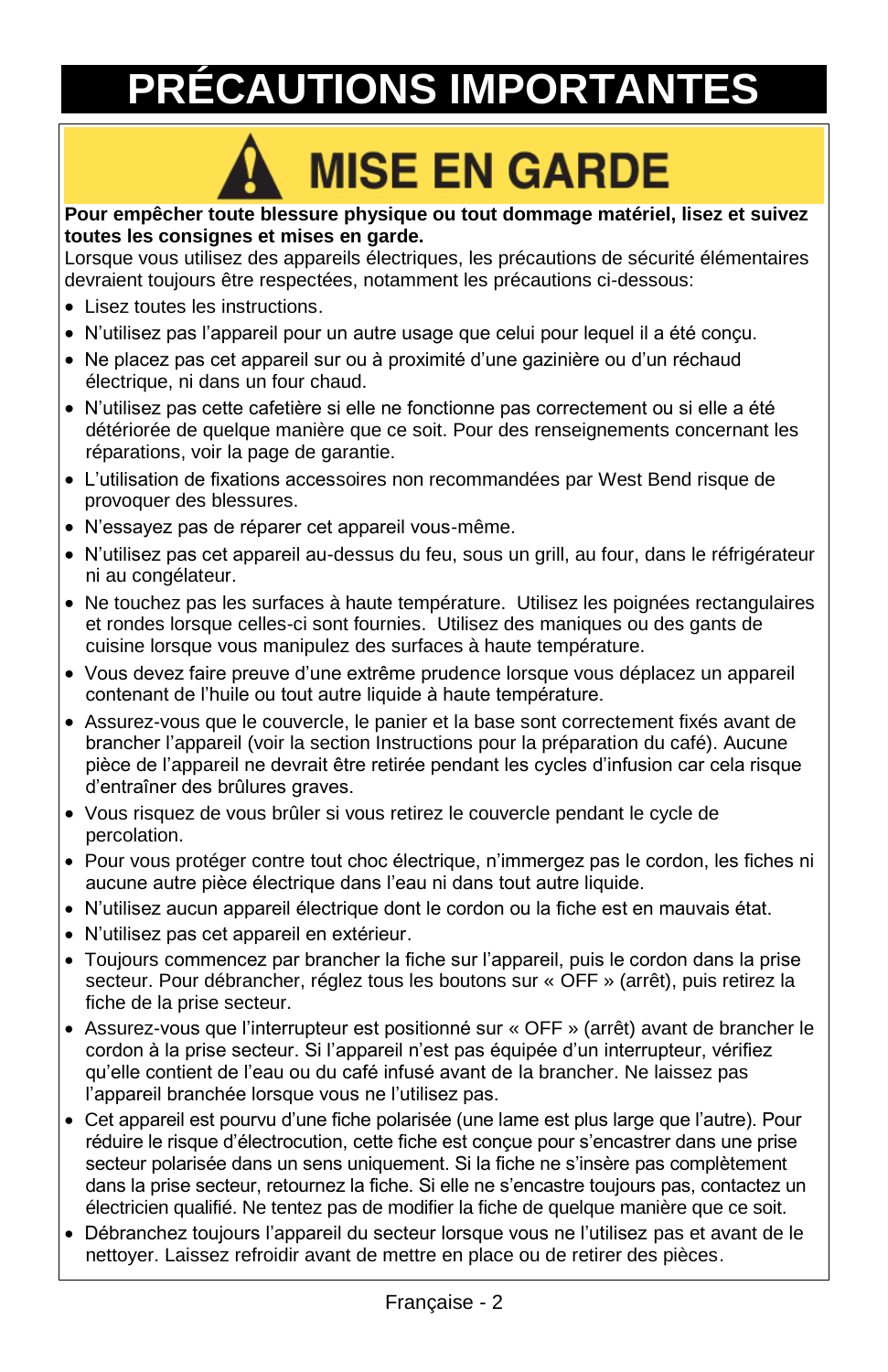- Le cordon d'alimentation fourni est court pour réduire les risques qu'une personne se prenne les pieds ou trébuche sur un cordon plus long.
- Des cordons de rallonge plus longs sont disponibles, mais vous devez faire preuve de prudence lors de leur utilisation. Bien que l'utilisation d'un cordon de rallonge ne soit pas recommandée, si vous devez en utiliser un, assurez-vous que la puissance nominale indiquée pour le cordon de rallonge est égale ou supérieure à celle de l'appareil. Si la fiche est raccordée à la terre, le cordon de rallonge doit lui aussi proposer un raccordement à la terre. Pour éviter de tirer sur le cordon, de trébucher ou de s'emmêler dedans, positionnez le cordon de rallonge de sorte qu'il ne pende pas depuis l'extrémité du plan de travail, de la table ou de toute zone où des enfants pourraient tirer dessus ou trébucher.
- N'utilisez pas une prise secteur ou un cordon de rallonge si la fiche s'y adapte avec du jeu ou si cette prise secteur ou ce cordon de rallonge vous semblent chauds.
- Maintenez le cordon à l'écart des pièces de l'appareil et des surfaces à haute température pendant l'utilisation.
- Une surveillance étroite est nécessaire lorsque vous cet appareil est utilisé par ou à proximité d'enfants.
- Ne laissez pas le cordon pendre depuis l'extrémité de la table ou du plan de travail, ou ne le laissez pas entrer en contact avec une surface à haute température.

# **CONSERVEZ CES CONSIGNES**

## **INSTRUCTIONS POUR LA PRÉPARATION DU CAFÉ**

- 1. Avant d'utiliser la cafetière pour la première fois, veuillez la nettoyer de manière approfondie. Consultez les « Nettoyage de Votre Cafetière. »
- 2. Utilisez toujours la cafetière sur une surface sèche, plane et résistante à la chaleur, loin du bord.
- 3. Une fois le panier et la tige retirés, remplissez la cafetière avec de l'eau FROIDE jusqu'à un niveau légèrement supérieur au robinet. **Vérifiez l'absence de fuite.** En cas de fuite entre le robinet et la structure de la cafetière, serrez l'écrou à l'intérieur de la cafetière. Si le bec verseur du robinet fuit, serrez le boulon du robinet. S'il n'y a aucune fuite, ou si celle-ci a été arrêtée, remplissez la cafetière avec de l'eau froide jusqu'au niveau correspondant au nombre de tasses désiré. Les marques à l'intérieur de la cafetière indiquent le nombre de tasses correspondant au niveau. Ne remplissez pas au-delà du niveau maximum.
- 4. Mettre la tige et le panier dans la machine à café. Il se peut qu'il vous soit plus facile de mettre la tige dans l'ouverture du panier et d'appuyer, pour maintenir la tige, puis mettre la tige dans le puits chauffant, au fond de la machine à café. Sinon, mettre la tige dans le puits de l'unité chauffante, puis, mettre le panier sur la tige. Ajouter le café pour percolateur ou le café moulu normal dans le panier, en utilisant le tableau ci-dessous pour connaitre la quantité à utiliser en fonction du niveau des tasses. Répandre le café moulu dans le panier. Utiliser les tasses normales de mesure pour mesurer le café moulu. Ne pas faire tomber de café moulu dans l'ouverture de la tige. *Ne pas utiliser de café filtre ou finement moulu car le panier pourrait couler.* La quantité recommandée de café moulu fera du café moyennement fort, que la plupart des gens préfère. La quantité de café utilisée, peut être modifiée suivant vos préférences.
- 5. Mettre le couvercle sur la machine à café et tourner pour bloquer dans les fentes de la poignée. Remarquer les flèches sur le couvercle, indiquant le bon sens de rotation. Pour éviter au café de couler, plus particulièrement si la machine à café est inclinée, s'assurer que le couvercle ait été tourné dans le sens des aiguilles d'une montre, jusqu'à ce que le couvercle soit complètement bloqué dans les fentes de la poignée. **Remarque:** Il est déconseillé de déplacer un appareil contenant des liquides chauds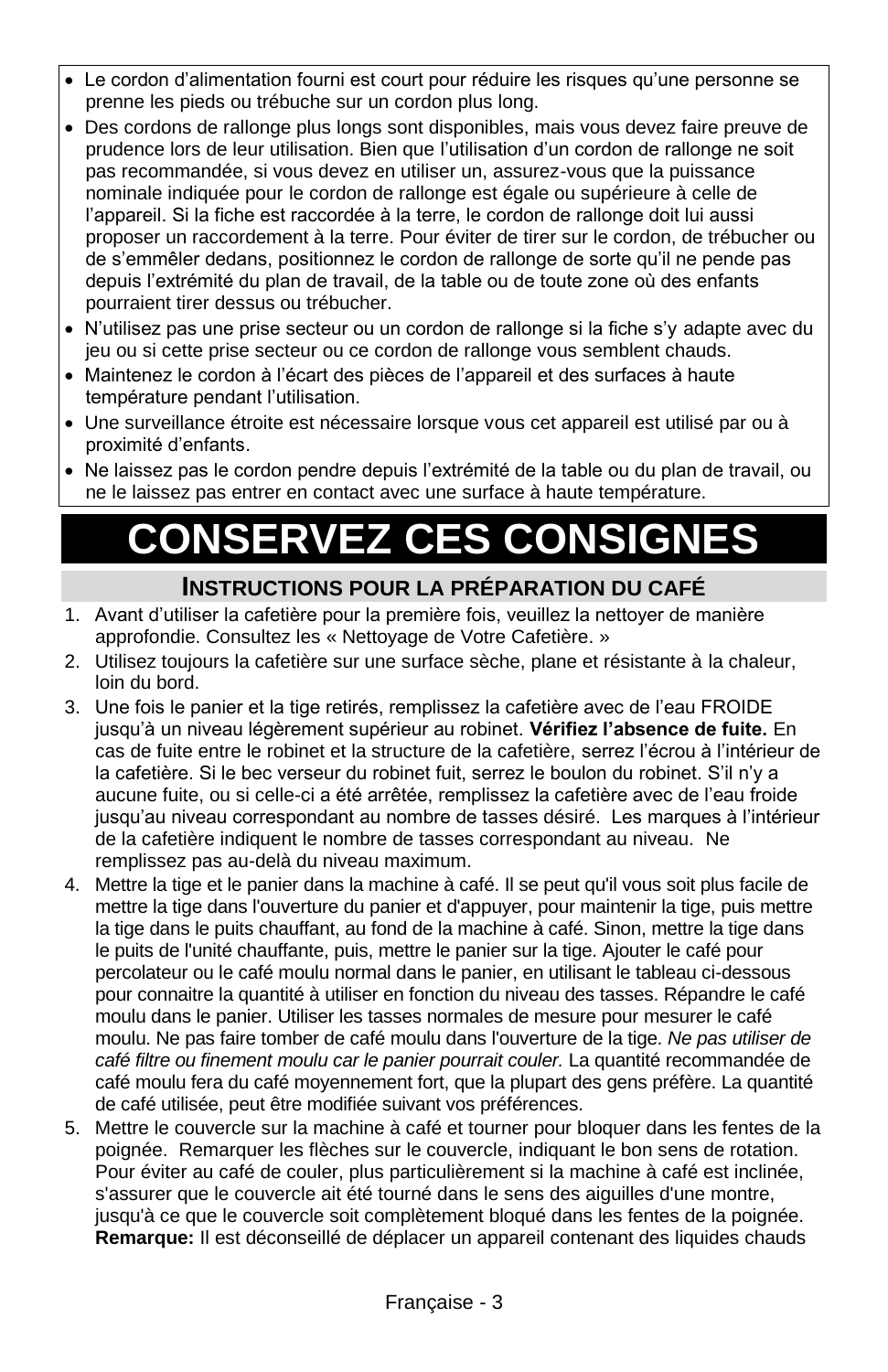et, si vous devez déplacer la machine à café, faire très attention car le couvercle n'empêche que provisoirement le café de couler si la machine est inclinée.

- 6. Branchez le cordon d'alimentation sur une prise secteur 120 volts AC raccordée à la terre UNIQUEMENT. Le cas échéant, réglez l'interrupteur « ON/OFF » (marche/arrêt) sur « ON » (marche).
- 7. La cafetière arrête automatiquement la percolation (chaque tasse ne nécessite pas plus d'1 minute d'infusion). Le café est près lorsque le voyant de la base s'allume. Le café demeure à température pour le service tant que la cafetière est branchée (et que l'interrupteur est positionné sur « ON » (marche). Avant de servir, tournez le couvercle afin de retirer le panier et la base. À l'aide d'une manique, retirez le panier de café, et la base. Si vous ne retirez pas le panier de café et la base, les huiles amères du café moulu s'écouleront dans le café. Remettez le couvercle en place en vous assurant qu'il est complètement coincé dans les fentes de la poignée.
- 8. Pour remplir une tasse, appuyer sur la poignée à robinet. Relâcher la poignée une fois remplie. Pour faire couler continuellement en remplissant le pot à café, soulever bien droit la poignée jusqu'à ce qu'elle se bloque en position ouverte. Abaisser la poignée lorsque le pot à café est rempli.
- 9. Lorsqu'il reste environ 3 tasses à café dans la machine à café, ou lorsqu'on n'aperçoit plus de café dans le tube, mettre le commutateur sur « OFF » (arrêt) et débrancher la prise. **Remarque:** Le liquide doit toujours recouvrir le fond, à l'intérieur de l'appareil. Si le niveau minimal est dépassé, une surchauffe peut en survenir, également une détérioration des pièces internes, et la garantie en sera annulée.

**REMARQUE PARTICULIERE SUR LA MOUTURE DE GRAINS DE CAFE:** Si vous moulez vos grains de café et si vous voulez obtenir le meilleur café, moulez à grain moyen. NE PAS moudre trop fin (type poudre) car le panier pourrait fuir.

#### **MODÈLE POUR 100 TASSES**

#### **Niveau d'eau Mesure de Café Moulu**

| 100 tasses | $6\%$ tasses |
|------------|--------------|
| 80 tasses  | 5 tasses     |
| 60 tasses  | 4 tasses     |
| 40 tasses  | 2% tasses    |

Ne préparez pas moins de 40 ou plus de 100 tasses de café en une seule fois.

#### **MODÈLE POUR 60 TASSES**

#### **Niveau d'eau Mesure de Café Moulu**

- 60 tasses 3½ tasses 50 tasses 3 tasses
- 40 tasses 2½ tasses
- 30 tasses 2 tasses

Ne préparez pas moins de 30 ou plus de 60 tasses de café en une seule fois.

#### **MODÈLE POUR 55 TASSES**

#### **Niveau d'eau Mesure de Café Moulu**

- 55 tasses 3½ tasses
- 45 tasses 2¾ tasses
- 35 tasses 2 tasses
- 25 tasses 1½ tasses

Ne préparez pas moins de 25 ou plus de 55 tasses de café en une seule fois.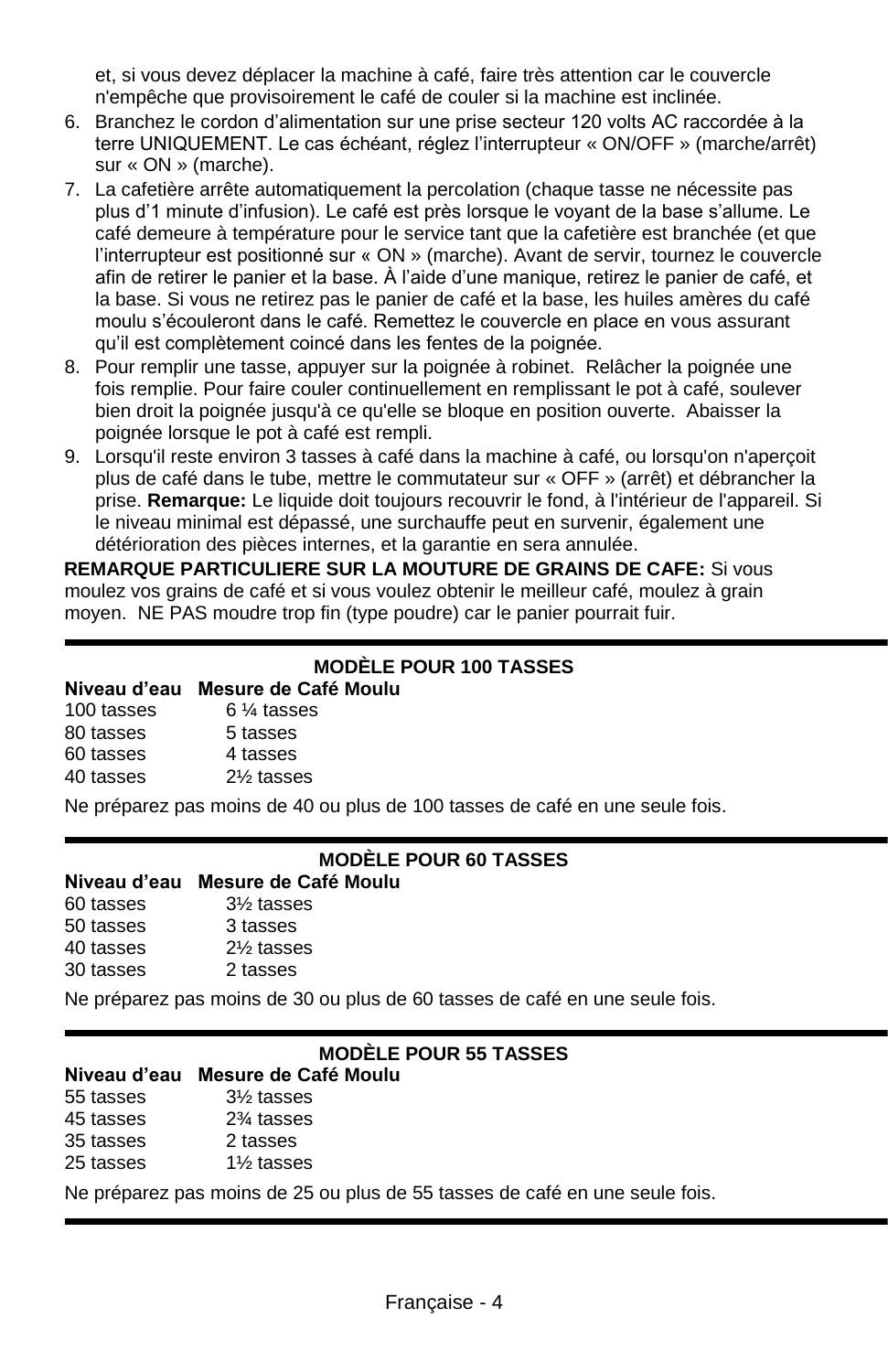#### **MODÈLE POUR 36 TASSES**

#### **Niveau d'eau Mesure de Café Moulu**

| 36 tasses | 2 tasses                             |
|-----------|--------------------------------------|
| 30 tasses | 1 <sup>3</sup> ⁄ <sub>4</sub> tasses |

- 24 tasses 1½ tasses
- 18 tasses 1¼ tasses
- 12 tasses 1 tasse

Ne préparez pas moins de 12 ou plus de 36 tasses de café en une seule fois.

# **INSTRUCTIONS POUR LE CHAUFFAGE D'EAU POUR LES BOISSONS INSTANTANÉES**

Vous pouvez chauffer de l'eau ordinaire dans votre cafetière pour une utilisation avec des boissons instantanées. Remplissez simplement la cafetière propre avec de l'eau froide jusqu'au niveau correspondant au nombre de tasses désiré, insérez la tige, et le panier propre et vide dans la même position que pour la préparation du café. Fixez bien le couvercle en place puis branchez la cafetière. Le cas échéant, réglez l'interrupteur « ON/OFF » (marche/ arrêt) sur « ON » (marche). Faites chauffer l'eau jusqu'à l'arrêt de la percolation et l'allumage du voyant sur le socle. Retirez le couvercle, soulevez le panier et la tige à l'aide d'une manique, puis remettez le couvercle en place, en vous assurant qu'il est bien fixé. Débranchez la cafetière lorsqu'il reste une quantité d'eau inférieure à 3 tasses. L'intérieur de la cafetière peut foncer après avoir chauffé de l'eau; c'est tout à fait normal et cela n'affecte pas la cafetière ni l'eau chauffée.

#### *À l'exception de la préparation du café et du chauffage d'eau, aucun autre liquide ne devrait être chauffé dans la cafetière car cela risque de détériorer l'élément de chauffage.*

Lorsqu'une cafetière est utilisée pour chauffer de l'eau uniquement, celle-ci doit être bien nettoyée après chaque utilisation, en plus du nettoyage hebdomadaire spécial avec du vinaigre blanc distillé afin d'éliminer les dépôts minéraux. Si ces dépôts ne sont pas retirés, le métal risque d'être attaqué et une détérioration de la cafetière risque d'en résulter. Voir les « Nettoyage de Votre Cafetière » de ce livret.

**Un mauvais nettoyage de la cafetière, en particulier de l'élément de chauffage, aura des répercussions sur sa performance, produisant un café au goût peu prononcé et fade, et risque même d'entraîner l'arrêt de la percolation par la cafetière. Pour conserver la cafetière en bon état de marche, il est très important de suivre les instructions de nettoyage ordinaire et particulier.** 

#### **ASTUCES**

- Ne jamais faire moins que la quantité minimale, ou "plus" que la quantité maximale de café pour votre urne à café.
- Ne pas utiliser d'eau douce car le panier pourrait couler.
- Pour obtenir le meilleur café, utiliser du café moulu ou pour percolateur avec toutes les machines à café. Ne pas utiliser de café finement moulu ou de café filtre car il pourrait couler du panier à café. Si vous moulez vos grains de café, et si vous voulez obtenir le meilleur café, moulez à grain moyen. Ne pas moudre trop fin (type poudre) car le panier pourrait fuir.
- Ne pas utiliser de filtre à café en papier dans le panier. Si du marc de café passe au travers du panier, humidifiez le panier avant d'y mettre du café.
- Retirer le panier à café et le café moulu dès que le cycle de percolation est terminé. Vous favoriserez également la conservation de l'arôme du café. Utiliser le couvercle de la machine à café comme un plateau, lorsque vous jetez le café moulu humide.
- En cas de fuites entre le robinet et le corps de la machine à café, visser l'écrou à l'intérieur de la machine à café. En cas de fuites depuis le bec d'écoulement, visser le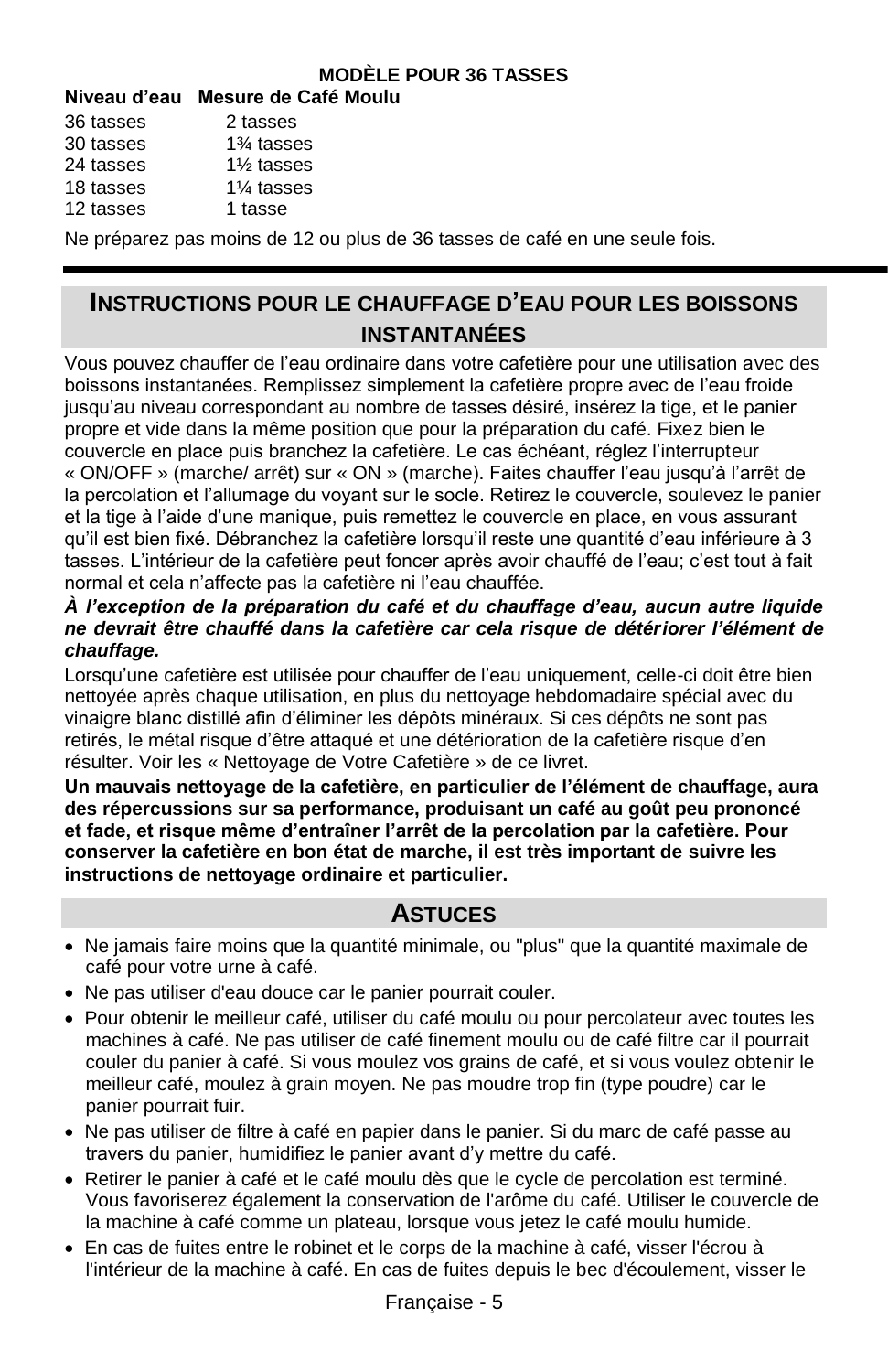chapeau du robinet. Ne serrez pas trop. Si le robinet continue de couler ou s'il est endommagé, contacter le service clientèle; cf. informations sur la page de garantie.

- Le liquide doit toujours recouvrir le fond, à l'intérieur de l'appareil. Si le niveau minimal est dépassé, une surchauffe peut en survenir, également une détérioration des pièces internes, et la garantie en sera annulée.
- Une petite quantité de fumée ou une odeur peut être émise au moment de la chauffe, en raison de la diffusion des huiles de fabrication – c'est tout à fait normal.
- De petits bruits de dilatation ou de contraction peuvent être émis pendant le chauffage et le refroidissement. C'est tout à fait normal.
- Ne pas laisser le café moulu tomber dans la tige.
- Si vous désirez immédiatement davantage de café, remplir partiellement la machine à café d'eau froide, pour remettre à zéro le thermostat. Vider l'eau de la machine à café et reprendre les étapes de 3 à 9.

# **NETTOYAGE DE VOTRE CAFETIÈRE**

- 1. Débrancher la machine à café, et la laisser refroidir. Retirer tout café de la machine.
- 2. Nettoyer le panier, la tige et le couvercle dans de l'eau savonneuse chaude, à l'aide d'une éponge ou d'un torchon. Rincer et faire sécher. Vous pouvez utiliser un tampon à récurer, pour retirer les tâches de café sur le métal. Les pièces en plastique peuvent être lavées au lave-vaisselle, mais dans le bac supérieur uniquement. Les pièces en aluminium lavées dans un lave-vaisselle peuvent se décolorer.
- 3. Nettoyer l'intérieur de la machine à café, en remplissant d'eau chaude à un tiers de sa capacité. Ajouter de la poudre à vaisselle et laver avec une éponge ou un tissu. Récurer le puits de l'unité chauffante (où la tige rentre), à l'aide de l'outil nettoyant spécial fourni et d'un tampon à récurer. Nettoyer le puits de l'unité chauffante en tournant le tampon à l'intérieur. **Il faut conserver le puits de l'unité chauffante bien propre, si l'on veut que la machine à café fonctionne correctement.** Rincer à l'eau chaude après nettoyage et faire sécher.
- 4. Nettoyer l'extérieur de la machine à café, à l'aide d'un tissu humide et faire sécher à l'aide d'un tissu doux. Ne pas utiliser de tampon à récurer abrasifs (en métal) ou de nettoyants, sur l'extérieur de la machine à café, car vous pourriez faire des rayures.

#### **Cet appareil ne contient aucune pièce réparable par l'utilisateur.**

#### **NETTOYAGE PARTICULIER: TOUTES LES DEUX SEMAINES**

**Si la cafetière est utilisée quotidiennement, un nettoyage particulier toutes les 2 semaines ou chaque semaine si vous l'utilisez pour chauffer de l'eau, est nécessaire pour nettoyer de manière approfondie la canalisation de l'élément de chauffage. Si elle n'est pas maintenue propre, la cafetière ne fonctionnera pas correctement.**

- 1. Remplissez la machine à café avec 1qt. (946mL) CHACUN d'eau et de vinaigre blanc. (Si une accumulation de calcaire s'est formée à l'intérieur de la cafetière, utilisez 2 mesures de vinaigre supplémentaires). Disposez la tige et le panier vide à leur place et verrouillez le couvercle sur la cafetière. Le cas échéant, réglez l'interrupteur « ON/OFF » (marche/ arrêt) sur « ON » (marche). Laissez la cafetière terminer le cycle de percolation, puis laissez reposer pendant 20 minutes.
- 2. Positionnez l'interrupteur sur « OFF » (arrêt) puis débranchez le cordon de la prise secteur. Videz la cafetière et laissez-la refroidir. Lavez ensuite l'intérieur et les pièces en suivant les instructions de nettoyage ordinaire, *en vous assurant de bien nettoyer l'élément de chauffage.*
- 3. Le cas échéant, nettoyez le tube de visionnage de niveau à l'aide d'une brosse souple. Dévissez le couvercle de la jauge et soulevez le tube. Lavez à l'eau chaude savonneuse à l'aide d'une brosse puis rincez. Remettez le tube en place puis fixez-le à l'aide du couvercle de la jauge.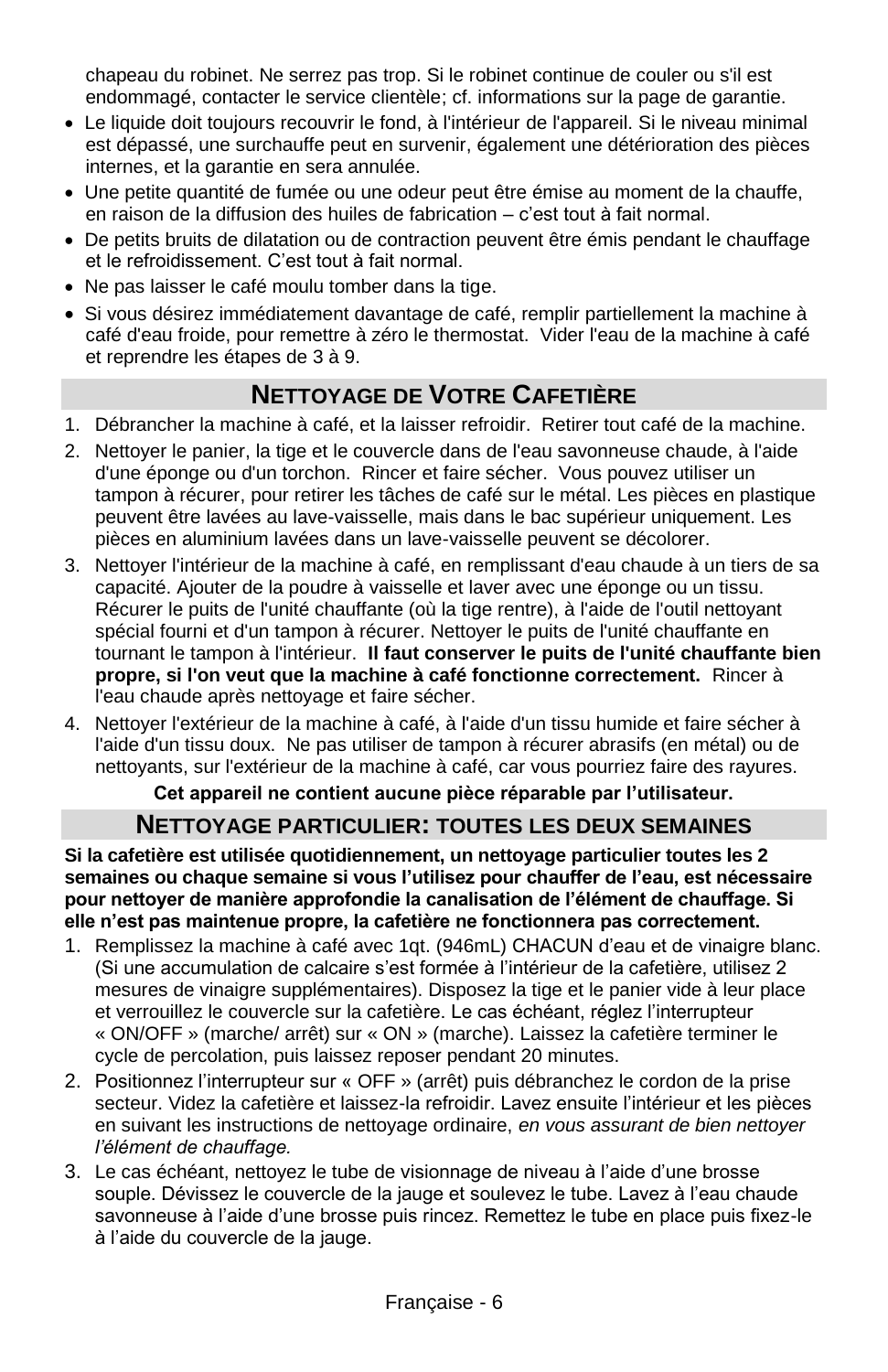4. Pour nettoyer le robinet, dévissez la poignée. Déplacez une petite brosse de bas en haut à l'intérieur du robinet, puis insérez la brosse à travers l'ouverture à l'intérieur de la cafetière pour nettoyer le raccord du robinet. Nettoyez la poignée du robinet à l'eau chaude savonneuse puis rincez-la. Remettez le robinet en place.

#### **N'UTILISEZ PAS DE SOUDE ALIMENTAIRE POUR NETTOYER LA CAFETIÈRE CAR CELA RISQUE DE LA DÉCOLORER ET DE FORMER DES PIQÛRES DANS LE MÉTAL.**

**Pour se Débarrasser de la Décoloration:** L'intérieur de la machine à café peut perdre sa couleur si l'on utilise de l'eau chaude; c'est normal. Pour se débarrasser / faire partir partiellement la décoloration, remplir la machine à café d'eau, jusqu'au niveau de la décoloration (au moins au niveau d'une tasse au minimum, mais pas au-delà du maximum de tasses). Mettre la tige et le panier vide en place. Pour toutes 12 tasses d'eau ajoutées dans la machine à café, ajouter 2 cuillères à café de tartrate acide de potassium dans le panier. Fermer le couvercle, brancher la prise dans la machine à café puis dans la prise secteur, et laisser la machine à café suivre tout le cycle de percolation. Laisser reposer de 15 à 20 minutes, ou jusqu'à ce que la décoloration soit moindre. Débrancher la prise et purger la machine à café. Laisser refroidir et suivre les instructions générales de nettoyage.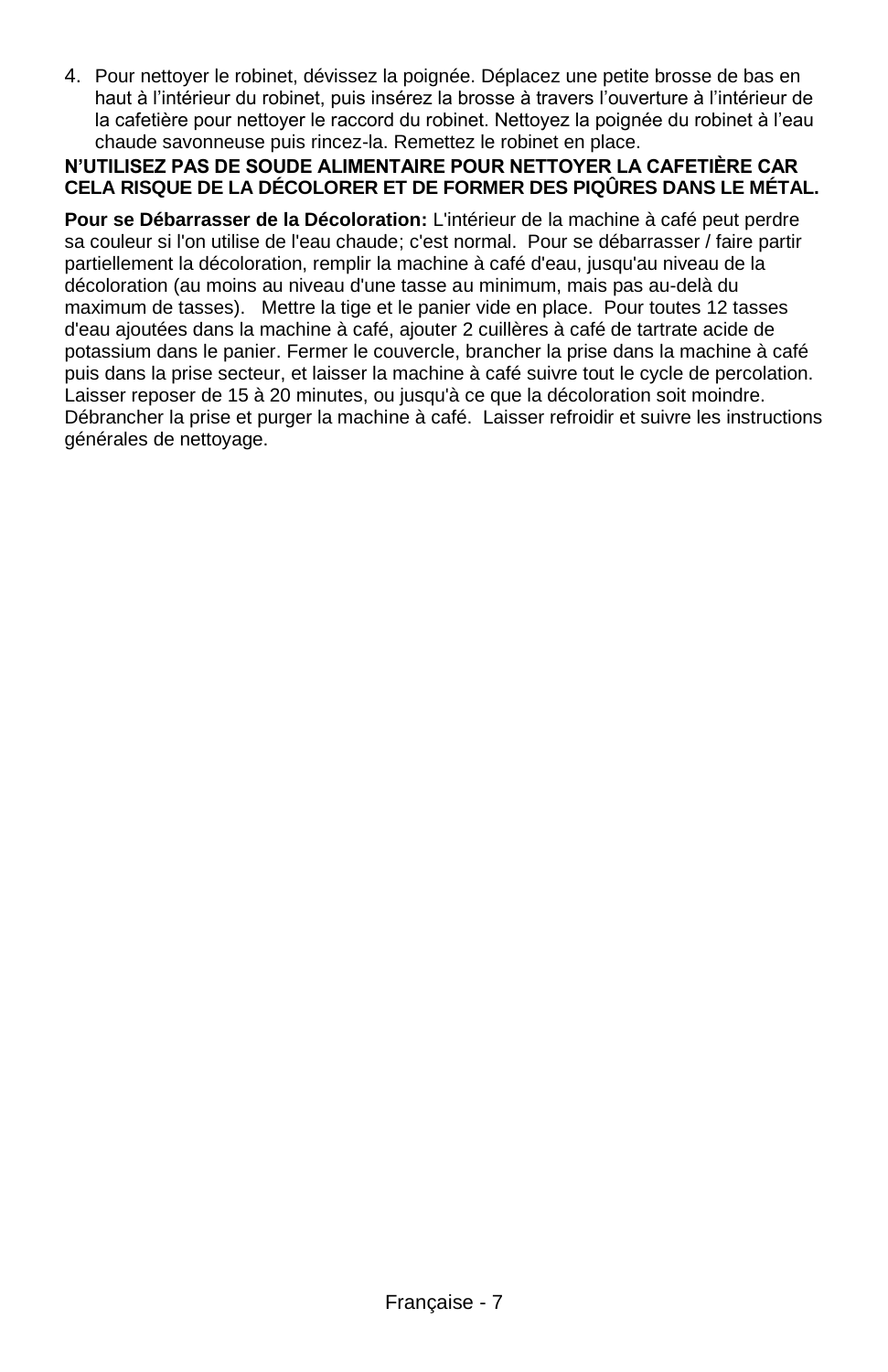# **GARANTIE DU PRODUIT**

### **Garantie Limitée de 1 An de l'Appareil**

West Bend® ("la société") garantit "pièces et main d'œuvre" que cet appareil est, et demeurera, exempt de défauts, pendant une durée d'un (1) an, à compter de la date originelle d'achat, en fonction d'une preuve d'achat, si ce dernier est utilisé et entretenu conformément au mode d'emploi. Toute pièce défectueuse de l'appareil sera réparée ou remplacée sans frais, et à la discrétion de la société. Cette garantie ne s'applique qu'à une utilisation domestique en intérieur.

Cette garantit ne couvre pas les dégâts, notamment toute décoloration, causés à toute surface non collante de l'appareil. Cette garantie sera annulée, à la seule discrétion de la société, si l'appareil est endommagé suite à un accident, à une mauvaise utilisation, à un abus, à une négligence, par des rayures, ou si l'appareil est modifié de quelle que façon que ce soit.

CETTE GARANTIE SUPPLANTE TOUTES GARANTIES SOUS-ENTENDUES, NOTAMMENT TOUTES GARANTIES DE VALEUR MARCHANGE, D'ADEQUATION A UN OBJET PARTICULIER, DE PERFORMANCES OU AUTRES, QUI SONT ICI EXCLUES. EN AUCUN CAS, LA SOCIETE NE POURRA ETRE TENUE RESPONSABLE DE TOUS DEGATS, DIRECTS OU INDIRECTS, FORTUITS, PREVISIBLES, CONSECUTIFS OU SPECIAUX, SURVENANT DE L'UTILISATION DE CE PRODUIT

Si vous pensez que l'appareil est tombé en panne ou devrait être réparé en étant couvert par sa garantie, veuillez contacter le service d'assistance à la clientèle au (866) 290-1851, ou envoyer un e-mail à l'adresse customercare@westbend.com. Un reçu, prouvant la date originelle de l'achat, sera demandé pour toutes les demandes faites sous garantie; **les reçus rédigés à la main ne seront pas acceptés.** Il se peut également que l'on vous demande de renvoyer l'appareil pour qu'il soit vérifié et évalué. Les frais de renvoi ne sont pas remboursables. La société n'est pas responsable de la perte en transit de tout appareil renvoyé.

#### **Valable uniquement aux USA et au Canada**

### **PIÈCES DE RECHANGE**

Les pièces détachées / de rechange, si disponibles, peuvent être commandées directement à la société de plusieurs façons. En les commandant en ligne sur le lien www.westbend.com, par e-mail au customercare@westbend.com, par téléphone en appelant au (866) 290-1851, ou en écrivant à:

West Bend Attn: Customer Care Dept. P. O. Box 53 West Bend, WI 53095

Pour commander à l'aide d'un chèque ou d'un mandat, veuillez commencer par contacter le service d'assistance à la clientèle pour obtenir un total de commande. Envoyez par courrier votre commande, accompagnée d'une lettre mentionnant le modèle et le numéro de catalogue de votre appareil, que vous pourrez trouver en bas ou à l'arrière de l'appareil, une description de la pièce ou des pièces que vous voulez commander, ainsi que la quantité désirée.

La TVA de votre province et les frais d'envoi, seront ajoutés au montant total. Veuille patienter deux semaines pour que la livraison et le traitement puissent avoir lieu.

Ce manuel contient des informations utiles et importantes, sur l'utilisation et l'entretien sécurisés de votre appareil. A titre de référence future, attachez le reçu daté qui vous tiendra lieu de preuve d'achat pour la garantie, et consignez les informations suivantes:

Date d'achat ou de réception en cadeau:

Lieu d'achat et prix, si connus:

Numéro de l'article et Code de date (dessous/arrière de l'appareil):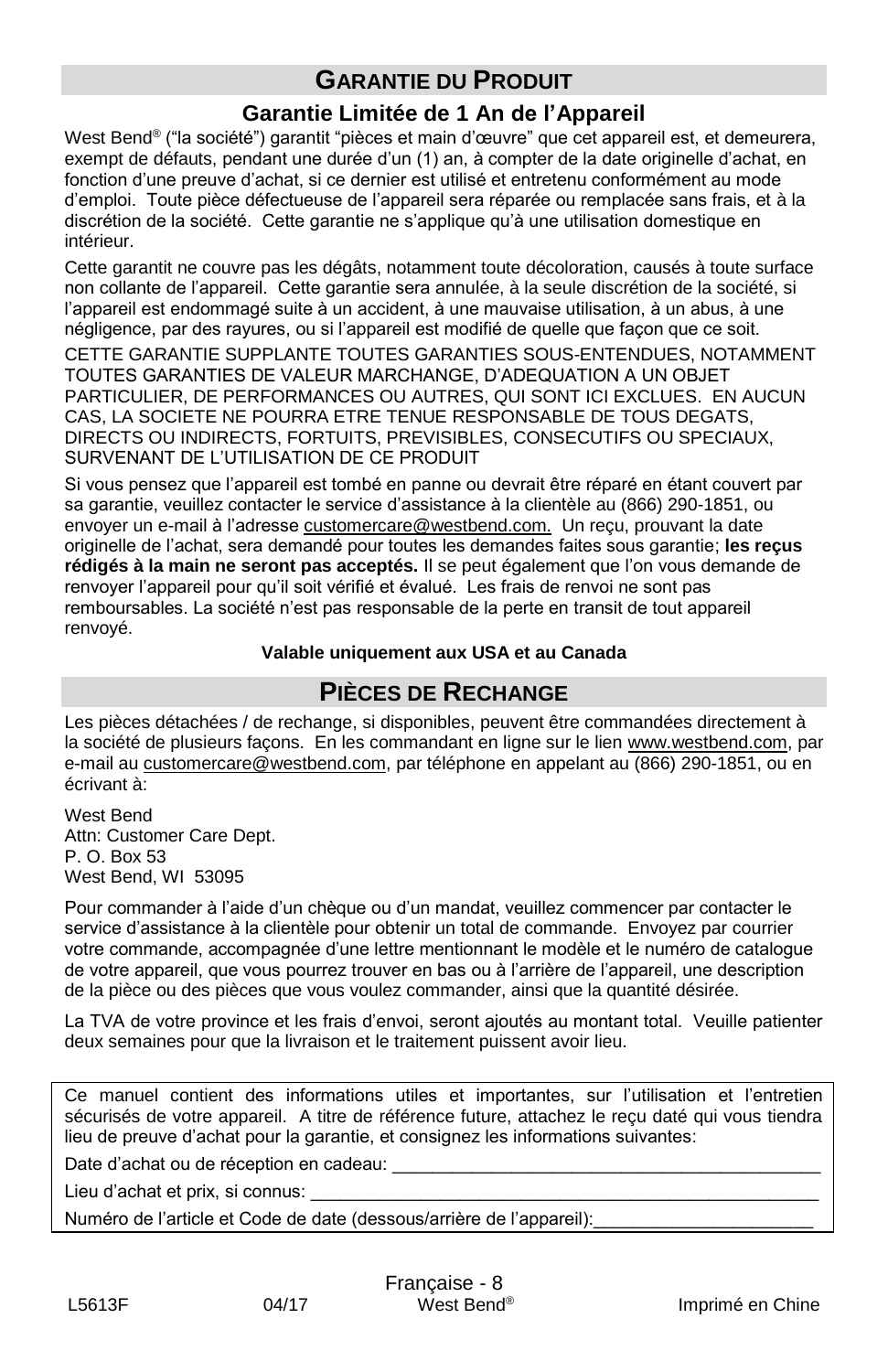

 2017 West Bend® www.westbend.com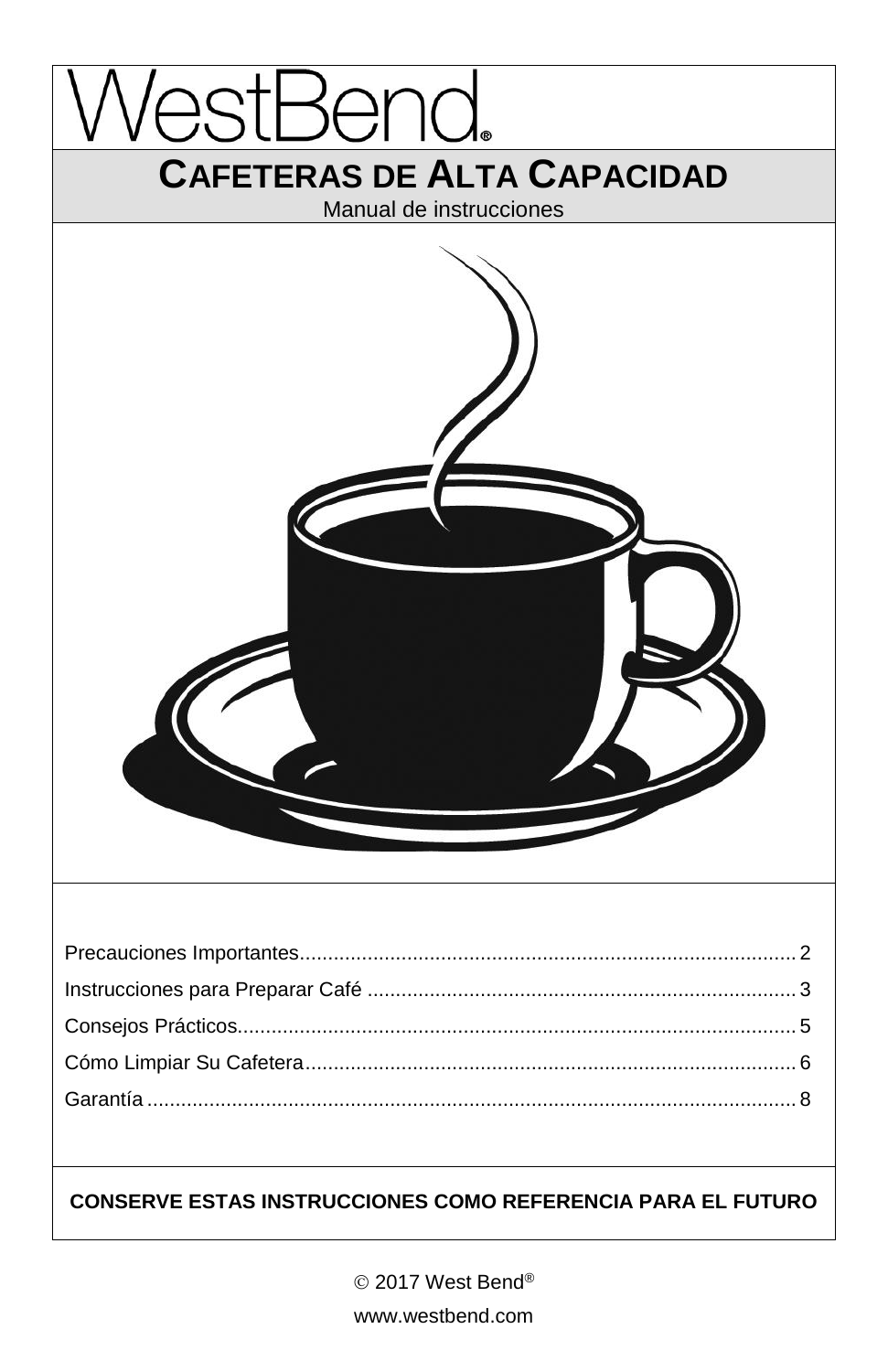# **PRECAUCIONES IMPORTANTES**

# **PRECAUCIÓN**

#### **Para evitar lesiones personales o daños materiales, lea y acate todas las instrucciones y advertencias.**

Al utilizar artefactos electrodomésticos, siempre deben acatarse las precauciones básicas de seguridad incluyendo las siguientes:

- Lea todas las instrucciones.
- No utilice el aparato para usos distintos del indicado.
- No lo coloque sobre o cerca de un calentador eléctrico o a gas, o en un horno caliente.
- No lo opere cuando no funcione correctamente o haya sido dañado de algún modo. Para información relativa al servicio vea la página de garantías.
- El uso de accesorios no recomendados por West Bend puede causar lesiones.
- No trate de reparar este aparato electrodoméstico usted mismo.
- No use este aparato electrodoméstico sobre el tope de la estufa o cocina, debajo de una parrilla, en el horno, o en el refrigerador o congelador.
- No toque las superficies calientes. Use las asas o perillas donde estén provistas. Use almohadillas térmicas o guantes para horno al manipular superficies calientes.
- Debe tenerse extremo cuidado al mover cualquier artefacto electrodoméstico que contenga aceite caliente u otros líquidos calientes.
- Asegúrese de que la tapa, la cesta y el vástago estén correctamente colocados antes de enchufar la aparato (vea la sección "Instrucciones para preparar café"). No deberá sacarse parte alguna de la aparato durante el ciclo de preparación del café ya que pudiera causar escaldaduras.
- Puede sufrir quemaduras si la tapa es retirada durante el ciclo de preparación.
- Para protegerse contra descargas eléctricas no sumerja el cable, enchufes, u otras partes eléctricas en agua u otros líquidos.
- No opere aparato electrodoméstico alguno con el cordón eléctrico o el enchufe dañado.
- No use este aparato a la intemperie.
- Siempre conecte el enchufe al aparato electrodoméstico primero, y luego enchufe el cordón eléctrico al tomacorriente de la pared. Para desconectar el aparato, coloque cualquier control en la posición "OFF" (apagado), y luego desenchúfelo del tomacorriente.
- Este artefacto tiene un enchufe polarizado (una clavija es más ancha que la otra). Para reducir el riesgo de descarga eléctrica, este enchufe está diseñado para encajar de una sola manera en un tomacorriente polarizado. Invierta el enchufe si éste no encaja completamente en el tomacorriente o en el cable de extensión. Si todavía no encaja, póngase en contacto con un electricista calificado. No trate de modificar el enchufe de manera alguna.
- Antes de enchufar el cordón eléctrico al tomacorriente, asegúrese de que el interruptor esté apagado en la posición "OFF" (apagado). Si la aparato no tiene un interruptor, asegúrese de que la aparato contenga agua o café hecho antes de enchufarla. No deje a la cafetera enchufada cuando no se esté usando.
- Siempre desenchúfela del tomacorriente cuando no esté en uso y antes de limpiarla. Permita que se enfríe antes de colocarle o quitarle partes.
- Se suministra un cordón eléctrico corto para reducir los riesgos que resultan de enredarse o tropezarse con un cordón eléctrico más largo.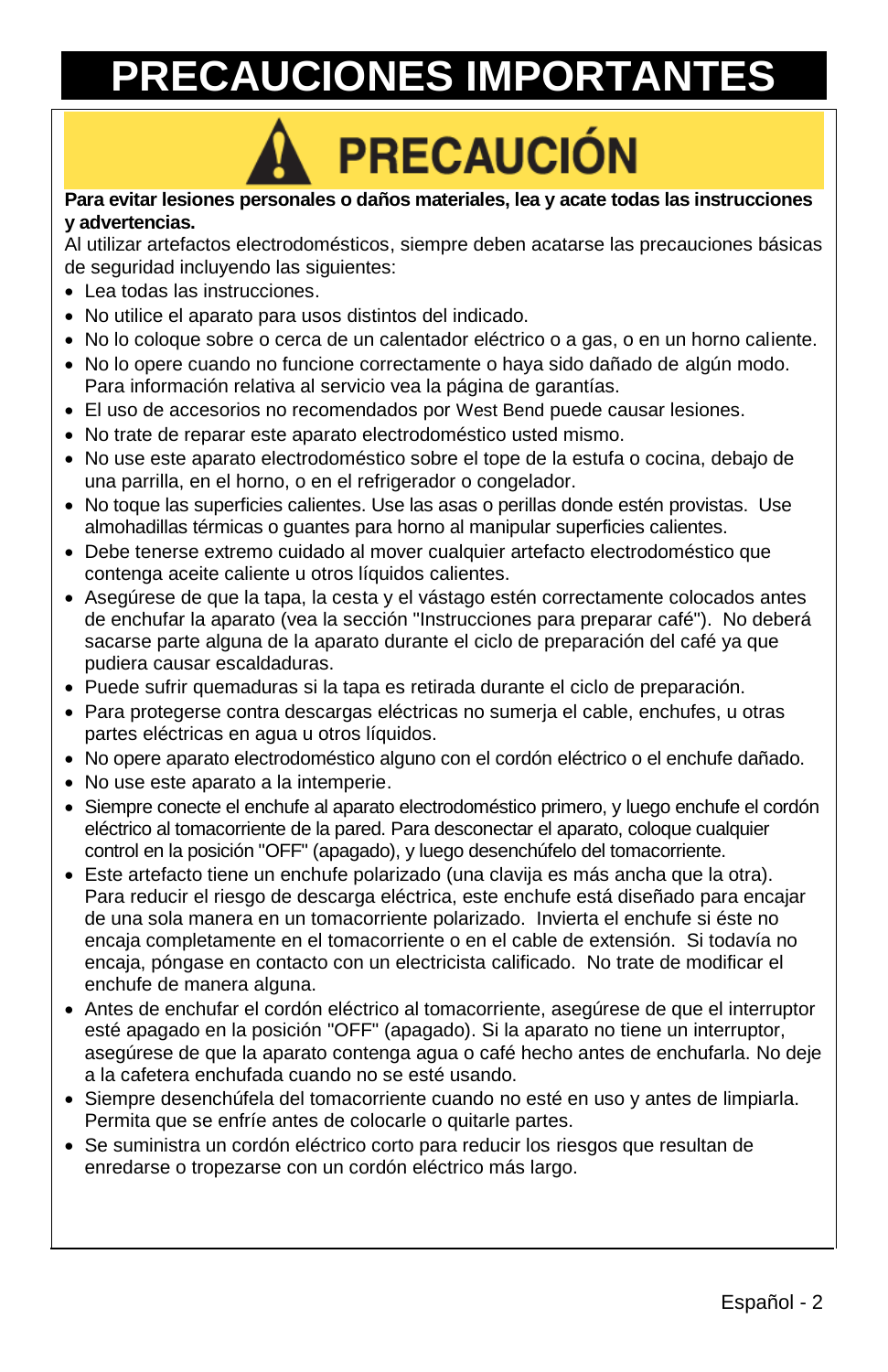- Hay disponibles cables de extensión más largos, pero debe tenerse cuidado al usarlos. Aunque no se recomienda utilizar cables de extensión, si debe utilizar uno, asegúrese de que la capacidad eléctrica indicada del cable de extensión sea igual o mayor a la del artefacto. Si el enchufe es del tipo conectado a tierra, el cable de extensión deberá ser un cordón eléctrico de 3 hilos con conexión a tierra. A fin de impedir lesiones que resulten del halar, tropezarse o enredarse en el mismo, coloque el cable de extensión de tal modo que no cuelgue del borde de un mostrador, mesa u otra superficie donde pueda ser halado por niños o se pueda tropezar con él.
- No use un tomacorriente o cable de extensión en el cual el enchufe calza flojamente, o si el tomacorriente o el cable de extensión se calientan.
- Mantenga el cordón eléctrico alejado de las partes calientes del electrodoméstico mientras éste esté operándose.
- Se requiere de supervisión adulta cuando cualquier artefacto electrodoméstico sea usado por o cerca de niños
- No deje que el cordón eléctrico cuelgue sobre el borde de la mesa o encimera, ni que toque superficies calientes.

# **CONSERVE ESTAS INSTRUCCIONES**

#### **INSTRUCCIONES PARA PREPARAR CAFÉ**

- 1. Antes de utilizar la cafetera por primera vez, límpiela a fondo. Refiérase a "Cómo Limpiar su Cafetera."
- 2. Coloque la cafetera sobre una superficie seca, nivelada, y resistente al calor, lejos de cualquier borde.
- 3. Con la cesta y el vástago retirados, llene la cafetera con agua FRÍA hasta justo por encima del grifo. **Asegúrese de que no haya ningún goteo.** Si algún goteo ocurriese entre el grifo y el cuerpo de la cafetera, apriete la tuerca dentro de la cafetera. Si el goteo ocurriese en el pico del grifo, apriete el bonete del grifo. Si no hay ningún goteo presente, o este ha cesado, llene la cafetera con agua fría hasta el nivel de tazas deseadas. Marcas dentro de la cafetera muestran los niveles de tazas. No la llene más allá del nivel máximo de tazas.
- 4. Coloque el vástago y la cesta en la cafetera. Puede que le resulte más fácil colocar el vástago en la abertura de la cesta y apretar para sujetar el vástago en posición y luego colocar el vástago en el pozo de calentamiento en la parte inferior de la cafetera. O bien, coloque el vástago en el pozo de la unidad de calentamiento y, a continuación, coloque el cesto en el vástago. Añada a la cesta café para percoladora eléctrica o café molido normal usando la tabla de abajo para determinar la cantidad a utilizar en función del número de tazas. Esparza el café molido de manera pareja en la cesta. Utilice tazas de medición estándar para medir el café molido. No permita que café molido caiga dentro de la abertura del vástago. *No utilice café para cafeteras por "goteo" ni finamente molido ya que la cesta se puede inundar.* La cantidad de café molido recomendado preparará un café no muy fuerte que la mayoría de la gente prefiere. Se puede ajustar la cantidad de café a usarse según el gusto personal.
- 5. Coloque la tapa sobre la cafetera y gírela para asegurarla a las ranuras de la manija. Tome debida nota de las flechas en la tapa que indican la dirección correcta de giro. Para reducir los derrames de café, especialmente en caso de que la cafetera llegase a voltearse, asegúrese de que la tapa haya sido girada a la derecha hasta quedar completamente trancada en las ranuras de la manija. **Nota:** Aunque no se recomienda mover un artefacto que contenga líquidos calientes, si tiene que mover la cafetera, se debe tener extrema precaución puesto que la tapa sólo impide momentáneamente que el café se derrame si la cafetera se llegase a volcar.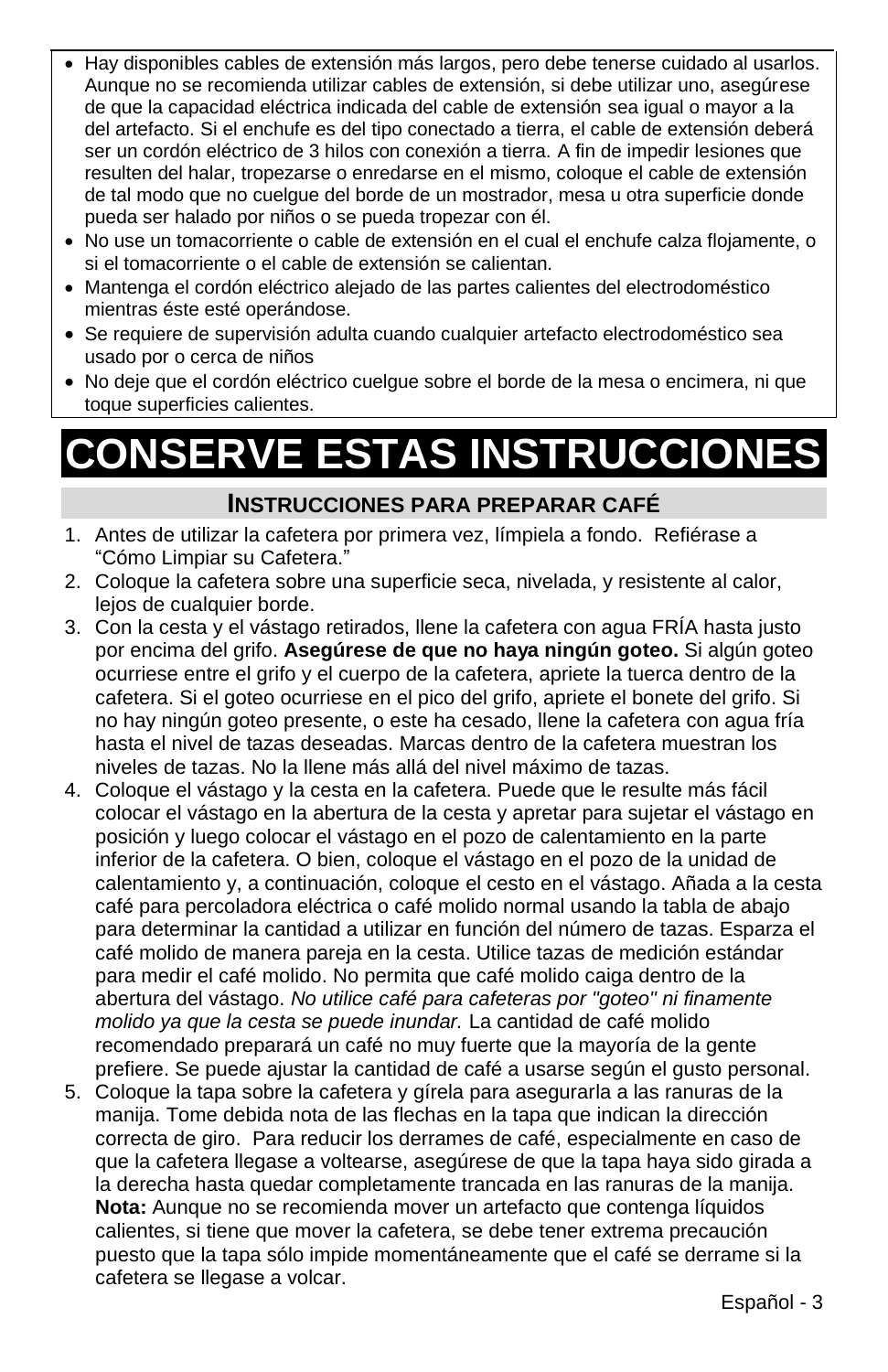- 6. Enchufe el cordón eléctrico SOLAMENTE dentro de un tomacorriente de 120 V de corriente alterna conectado a tierra. Si aplicase, coloque el interruptor de apagado y encendido ("ON/OFF") en la posición "ON" (encendido).
- 7. La cafetera deja de elaborar café automáticamente.(cada copa requiere no más de 1 minuto de tiempo de preparación). El café está listo cuando la lámpara en la base se enciende. El café se mantendrá en su temperatura de servicio mientras la cafetera esté conectada al tomacorriente (y el interruptor encendido en la posición "ON" (encendido). Antes de servir gire la tapa para sacar la canasta y el vástago. Usando una almohadilla aislante saque la cesta para el café y el vástago. Si la cesta para el café y el vástago no se retiran, dentro del café gotearán aceites amargos extraídos del café. Vuelva a colocar la tapa asegurándose de que esté bien fija en las ranuras del asa.
- 8. Para llenar una taza, presione la manija del grifo hacia abajo. Suelte la manija al llenarse. Para el flujo continuo al llenar el servidor de café, levante la manija hacia arriba hasta que quede trancada en la posición abierta. Baje la manija cuando el servidor está lleno.
- 9. Cuando queden alrededor de 3 tazas de café en la cafetera, o cuando el café ya no pueda verse en el tubo visor, apague el interruptor colocándolo en la posición "OFF" (apagado) y desenchufe el cordón eléctrico del tomacorriente. **Nota:** La parte inferior del aparato electrodoméstico debe estar en todo momento cubierta de líquido. Si el nivel cayese por debajo del nivel mínimo, ello podría causar un sobrecalentamiento y daños a los componentes internos, lo cual anulará la garantía.

#### **COMENTARIO ESPECIAL ACERCA DE LA MOLIENDA DE LOS GRANOS DE CAFÉ:** Si usted se muele sus propios granos de café, muélalos a un grado de grosor medio para obtener los mejores resultados. NO muela el café demasiado fino (con apariencia de polvo), puesto que esto causará que la cesta se inunde.

#### **MODELO PARA 100 TAZAS**

#### **Nivel de agua Cantidad de Café Molido**

| 100 tazas | $6\%$ tazas          |
|-----------|----------------------|
| 80 tazas  | 5 tazas              |
| 60 tazas  | 4 tazas              |
| 40 tazas  | $2\frac{1}{2}$ tazas |

No prepare a la vez menos de 40 de tazas de café ni más de 100.

#### **MODELO PARA 60 TAZAS**

#### **Nivel de agua Cantidad de Café Molido**

- 60 tazas 3½ tazas
- 50 tazas 3 tazas
- 40 tazas 2½ tazas
- 30 tazas 2 tazas

No prepare a la vez menos de 30 de tazas de café ni más de 60.

## **MODELO PARA 55 TAZAS**

#### **Nivel de agua Cantidad de Café Molido**

| 55 tazas | 31/ <sub>2</sub> tazas |
|----------|------------------------|
| 45 tazas | $2\%$ tazas            |
| 35 tazas | 2 tazas                |
| 25 tazas | 1% tazas               |
|          |                        |

No prepare a la vez menos de 25 tazas de café ni más de 55.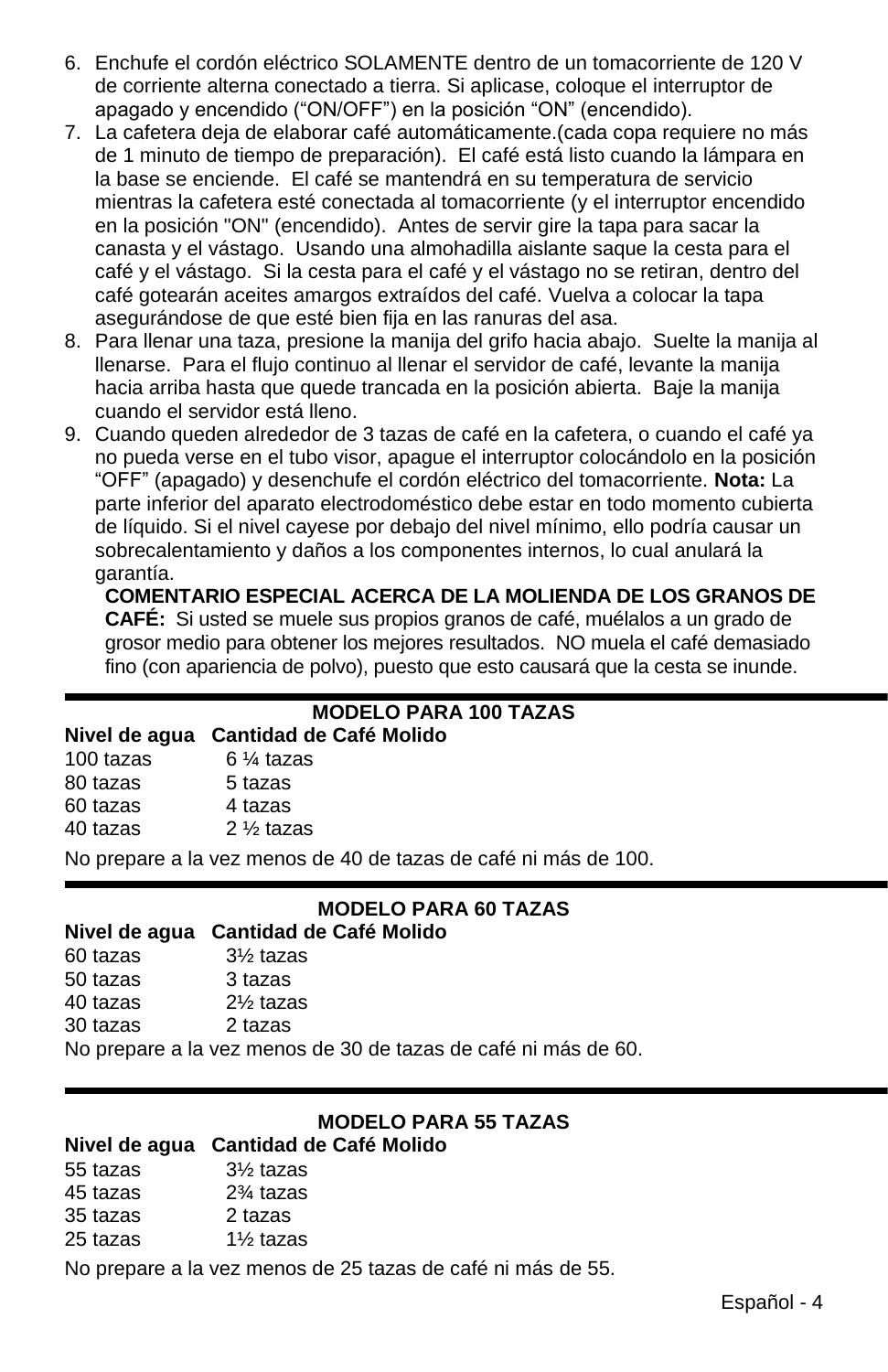# **MODELO PARA 36 TAZAS**

| Nivel de agua Cantidad de café molido |  |  |  |  |
|---------------------------------------|--|--|--|--|
|---------------------------------------|--|--|--|--|

| 36 tazas | 2 tazas              |                                                        |
|----------|----------------------|--------------------------------------------------------|
| 30 tazas | $1\%$ tazas          |                                                        |
| 24 tazas | $1\%$ tazas          |                                                        |
| 18 tazas | 1 <sup>%</sup> tazas |                                                        |
| 12 tazas | 1 taza               |                                                        |
|          |                      | No prepare a la vez menos de 12 tazas de café o más 36 |

#### **INSTRUCCIONES PARA CALENTAR AGUA PARA BEBIDAS INSTANTÁNEAS**

En la cafetera se puede calentar agua normal para utilizarse en bebidas instantáneas. Simplemente llene la cafetera limpia con agua fría hasta el nivel de tazas deseado, inserte el vástago y la cesta limpia y vacía en la misma posición como para preparar café. Coloque la tapa en su sitio y enchufe la cafetera. Si aplicase, coloque el interruptor de apagado y encendido ("ON/OFF") en la posición "ON" (encendido). Caliente el agua hasta que la percolación cese y la luz en la base se encienda. Retire la tapa, levante la cesta y el vástago con una almohadilla térmica y vuelva a colocar la tapa, asegurándose de que esté asegurada en su sitio.

Desenchufe la cafetera cuando queden menos de 3 tazas de agua. La parte interna de la cafetera podría oscurecerse después de calentar agua, lo cual es normal y no afecta ni a la cafetera ni al agua calentada.

#### *Aparte de preparar café o calentar agua, no debe calentarse ningún otro líquido en la cafetera ya que puede dañarse la unidad calentadora.*

Cuando una cafetera se use solamente para calentar agua, ésta debe limpiarse bien después de cada uso además de darle una limpieza especial semanal con vinagre destilado blanco para eliminar depósitos minerales. Si no se eliminan estos depósitos, el metal interior puede picarse y producir daños a la cafetera. Vea las "Limpieza Especial - Cada Dos Semanas" en este folleto.

**La limpieza incorrecta de la cafetera, y en especial la del pozo de la unidad calentadora, afectará el desempeño de la misma, produciendo café poco cargado y tibio, e incluso puede hacer que la cafetera deje de funcionar. Para mantener a la cafetera funcionando correctamente, es muy importante seguir las instrucciones de limpieza regular y de limpieza especial.**

# **CONSEJOS PRÁCTICOS**

- Nunca prepare ni menos del mínimo ni más del máximo de café para su cafetera.
- No utilice agua blanda, puesto que la cesta podría inundarse.
- Para los mejores resultados, use café molido normal para cafetera eléctrica o café molido para todo tipo de cafetera. No use café molido fino ni para cafeteras por goteo ya que la cesta puede inundarse. Si usted se muele sus propios granos de café, muélalos a un grado de grosor medio para obtener los mejores resultados. No muela el café demasiado fino, con una apariencia de polvo, puesto que esto causará que la cesta de café se inunde.
- No use filtros de papel en la cesta. Si observa que pasan granos de café, humedezca la cesta antes de agregar más granos.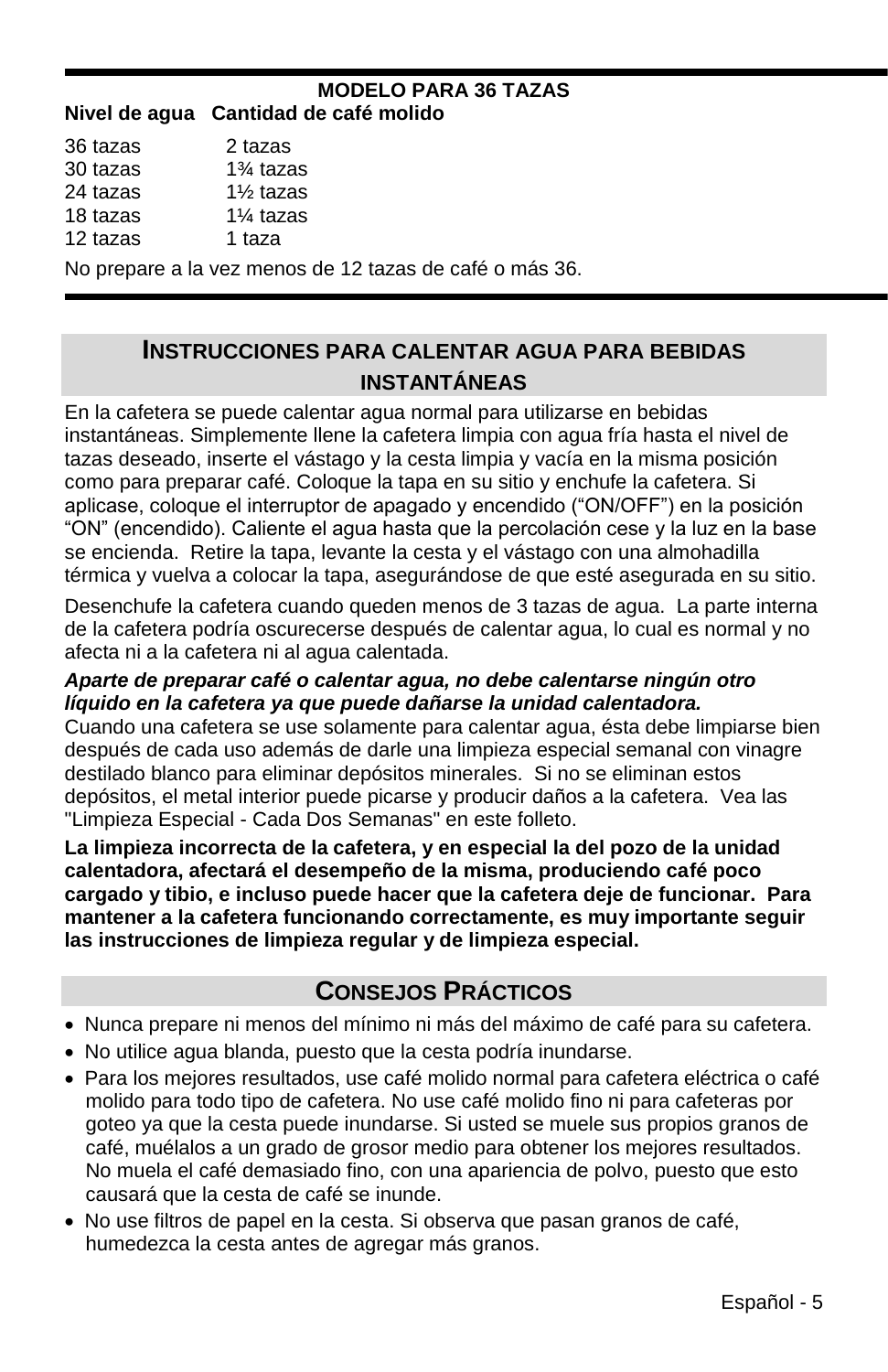- Retire la cesta del café con la borra tan pronto se haya completado el ciclo de preparación del café. Esto también ayuda a resguardar el sabor del café. Utilice la tapa de la cafetera como una bandeja portadora al desechar la borra húmeda.
- Si algún goteo ocurriese entre el grifo y el cuerpo de la cafetera, apriete la tuerca dentro de la cafetera. Si el goteo ocurriese en el pico del grifo, apriete el bonete del grifo. No apriete en exceso. Si el grifo continúa goteando o está dañado, contactarse con atención al cliente; vea la información en la página de garantías.
- La parte inferior del aparato electrodoméstico debe estar en todo momento cubierta de líquido. Si el nivel cayese por debajo del nivel mínimo, ello podría causar un sobrecalentamiento y daños a los componentes internos, lo cual anulará la garantía.
- Una pequeña cantidad de humo u olor puede ocurrir al calentar el aparato electrodoméstico debido a la liberación de aceites usados en la fabricación – esto es normal.
- Algunos sonidos menores de expansión/contracción pueden ocurrir durante el calentamiento y enfriamiento – esto es normal.
- No permita que el café molido caiga en el vástago.
- Si se desea más café inmediatamente, llene parcialmente la cafetera con agua fría para restablecer el termostato. Vacíe el agua de la cafetera, y a continuación repita los pasos 3-9.

# **CÓMO LIMPIAR SU CAFETERA**

- 1. Desenchufe la cafetera y permita que esta se enfríe. Deseche cualquier café que quede en la cafetera.
- 2. Lave la cesta, el vástago y la tapa en agua jabonosa tibia utilizando un paño de cocina o esponja. Enjuáguelos y séquelos. Las manchas de café sobre el metal pueden eliminarse utilizando un estropajo. Las piezas plásticas pueden lavarse en el lavavajillas, pero solamente en la cesta superior. El lavar las partes de aluminio en el lavavajillas podría provocar que se decoloren.
- 3. Limpie la parte interna de la cafetera llenándola con agua jabonosa tibia hasta un tercio de su capacidad. Añada detergente para vajillas y lávela con una esponja o paño. Utilizando la herramienta de limpieza especial provista y un estropajo, restriegue bien el pozo de la unidad de calentamiento (donde el vástago encaja). Tuerza el estropajo dentro del pozo de la unidad de calentamiento para limpiarlo. **Para que la cafetera trabaje correctamente, el pozo de la unidad de calentamiento debe mantenerse limpio.** Después de lavarlo, enjuáguelo con agua tibia y séquelo.
- 4. Limpie el exterior de la cafetera con un paño húmedo y séquelo con un paño suave. No utilice estropajos de metal ni limpiadores abrasivos en la parte externa de la cafetera, ya que la rayará.

#### **Este artefacto no tiene ninguna pieza que el usuario puede reparar.**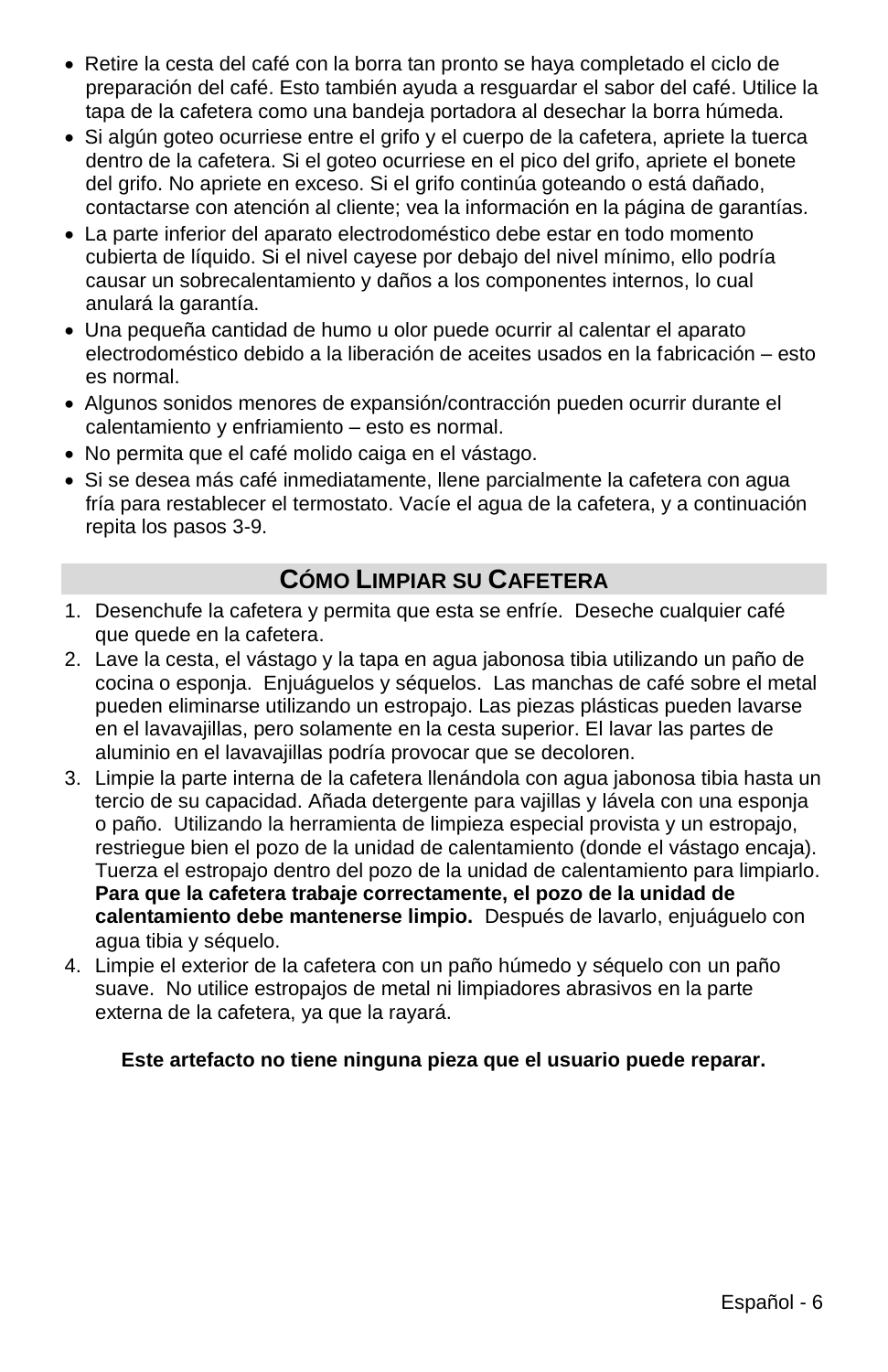### **LIMPIEZA ESPECIAL - CADA DOS SEMANAS**

**Si la cafetera se usa a diario, es necesario darle un limpieza especial cada 2 semanas o bien todas las semanas si se usa para calentar agua; también es necesario limpiar a fondo la unidad de pozo de calentamiento. Si no se mantiene limpia, la cafetera no funcionará correctamente.**

- 1. Llene la cafetera con 1 cuarto de galón (946 ml) de agua y con IGUAL CANTIDAD de vinagre blanco destilado. (Si se ha formado una acumulación mineral blanca dentro de la carretera, utilice 2 tazas adicionales de vinagre). Coloque el vástago y la cesta vacía en su lugar y tranque la tapa sobre la cafetera. Si aplicase, coloque el interruptor de apagado y encendido ("ON/OFF") en la posición "ON" (encendido). Permita que la cafetera complete el ciclo de percolación, y luego déjela reposar durante 20 minutos.
- 2. Apague (posición OFF) y desenchufe el cordón eléctrico del tomacorriente. Vacíe la cafetera y deje que se enfríe. Luego lávela por dentro al igual que las partes siguiendo las instrucciones de limpieza regular, *asegurándose de limpiar a fondo la unidad del pozo de calentamiento*.
- 3. Si aplicase, limpie el tubo visor de nivel de la cafetera con un cepillo suave. Desatornille la tapa del medidor y saque el tubo. Lávelo en agua tibia jabonosa con un cepillo y enjuáguelo. Vuelva a colocar el tubo en su lugar y apriete la tapa del medidor.
- 4. Para limpiar el grifo, desatornille la manivela. Con un pequeño cepillo cepille el grifo de arriba a abajo, y luego inserte el cepillo a través de la abertura adentro de la cafetera para limpiar la conexión al grifo. Lave la manivela del grifo en agua jabonosa caliente y enjuáguela. Vuelva a colocar el grifo en su sitio

#### **NO USE BICARBONATO DE SOSA PARA LIMPIAR LA CAFETERA YA QUE PUEDE DECOLORAR Y PICAR EL METAL INTERIOR.**

**Para Eliminar la Decoloración:** El interior de la cafetera se puede decolorar cuando se utiliza para calentar el agua, lo cual es normal. Para eliminar/aclarar la decoloración, llene la cafetera con agua hasta el nivel de decoloración (por lo menos hasta el nivel del número mínimo de tazas, pero no más allá del nivel máximo de tazas). Coloque el vástago y la cesta vacía en su lugar. Por cada 12 tazas de agua añadidas a la cafetera, agregue 2 cucharaditas de crémor tártaro a la cesta. Apriete la tapa en la cafetera, enchufe el cable a la cafetera y luego en el tomacorriente y permita que la cafetera complete un ciclo de percolación. Deje reposar durante 15 a 20 minutos o hasta que la decoloración se aligere. Desconecte el cable y drene la cafetera. Deje que se enfríe y siga las instrucciones de limpieza general.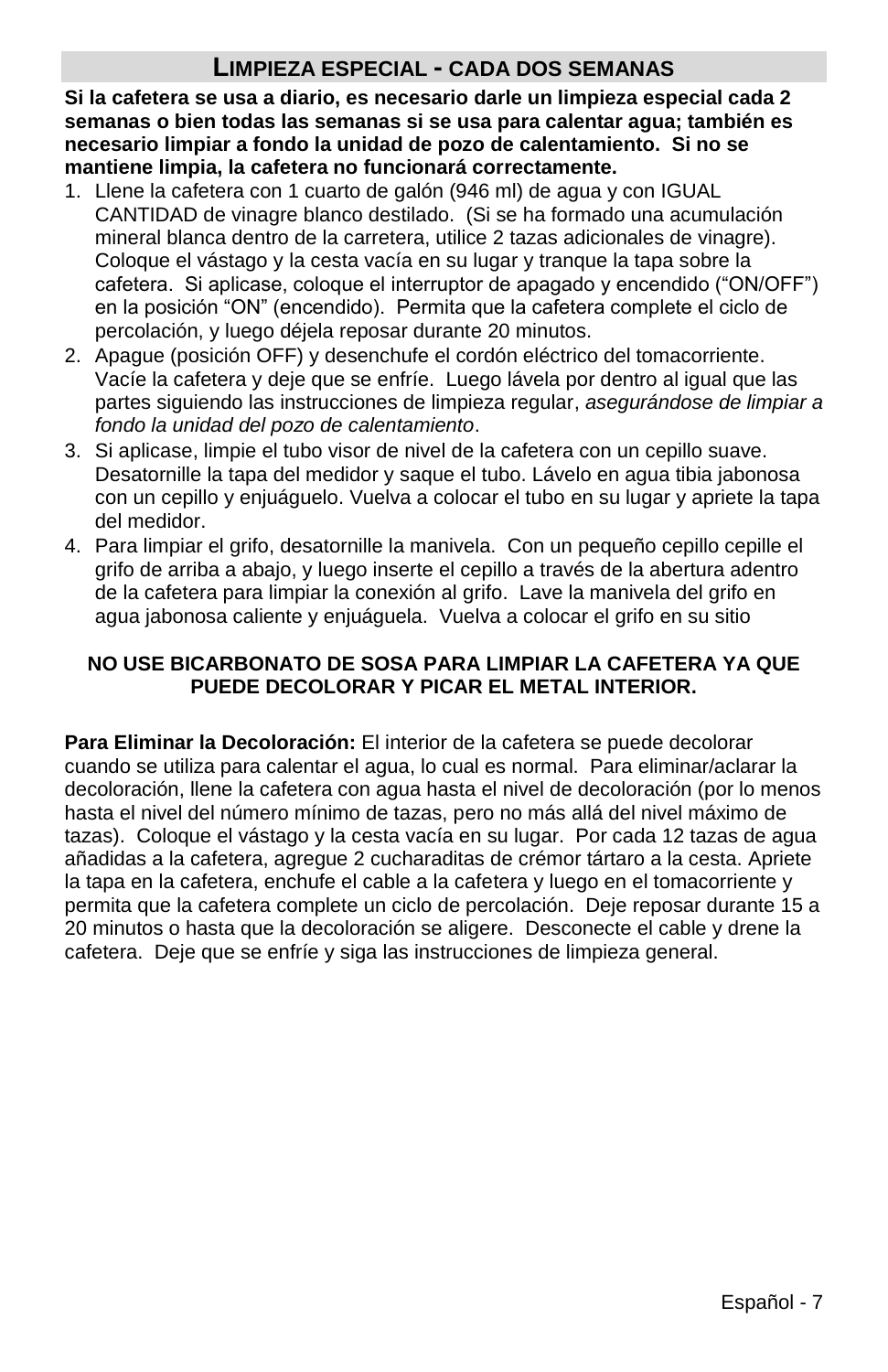# **GARANTÍA DEL PRODUCTO**

#### **Garantía Limitada de 1 Año del Artefacto Electrodoméstico**

West Bend® ("la Compañía") garantiza que este aparato no presentará fallas de material ni fabricación durante un (1) año a partir de la fecha original de compra con prueba de dicha compra, siempre y cuando el aparato sea operado y mantenido tal como se indica en el Manual de Instrucciones. Toda pieza del aparato que presente fallas será reparada o reemplazada sin costo alguno a criterio de la Compañía. Esta garantía rige solamente para el uso domestico dentro de la casa.

Esta garantía no cubre ningún daño, incluyendo la decoloración, de superficie antiadherente alguna del aparato electrodoméstico. Esta garantía es nula y sin efecto, a juicio exclusivo de la Compañía, si el aparato ha sido dañado por accidente, mal uso, abuso, negligencia, arañazos, o si el aparato ha sido alterado de alguna manera.

ESTA GARANTÍA REEMPLAZA A TODAS LAS DEMÁS GARANTÍAS IMPLÍCITAS, INCLUYENDO AQUÉLLAS DE COMERCIABILIDAD, IDONEIDAD PARA UN FIN O USO EN PARTICULAR, DESEMPEÑO, U OTROS TIPOS, LAS CUALES QUEDAN EXCLUIDAS MEDIANTE EL PRESENTE DOCUMENTO. BAJO NINGUNA CIRCUNSTANCIA ASUMIRÁ LA COMPAÑÍA RESPONSABILIDAD POR DAÑOS, YA SEAN DIRECTOS, INMEDIATOS, INCIDENTALES, PREVISIBLES, CONSECUENTES O ESPECIALES QUE SURJAN DEL USO DEL APARATO ELECTRODOMÉSTICO O GUARDEN RELACIÓN CON EL MISMO.

Si usted piensa que el aparato se ha dañado o requiere servicio dentro del período de garantía, por favor póngase en contacto con el Departamento de Atención al Cliente al (866) 290-1851, o envíenos un correo electrónico a customercare@westbend.com. Un recibo que acredite la fecha de compra original será requerido para todos los reclamos; **los recibos escritos a mano no son aceptados**. También se le podrá exigir devolver el aparato para su inspección y evaluación. Los gastos de envío no son reembolsables. La Compañía no se hace responsable de las devoluciones perdidas en tránsito.

**Válido sólo en EE.UU. y Canadá**

#### **REPUESTOS**

Las piezas de repuesto, si están disponibles, se pueden pedir directamente a la Compañía de varias maneras. Ordene en línea en www.westbend.com, al correo electrónico customercare@westbend.com, o por teléfono llamando al (866) 290-1851, o escribiendo a:

West Bend Atención: Customer Care Dept. P. O. Box 53 West Bend, WI 53095

Para hacer un pedido con un cheque o giro postal, sírvase primero ponerse en contacto con el Dept. de Atención al Cliente para solicitar el monto total del pedido. Envíe su pago junto con una carta en la que indique el modelo y número de catálogo del aparato, que se puede encontrar en la parte inferior o posterior del aparato, una descripción de la parte o partes que usted está pidiendo, y la cantidad que desea.

Se sumará al total el impuesto de venta estatal/provincial que corresponda, más un cargo por despacho y procesamiento. Estime un lapso de dos semanas para el procesamiento y la entrega.

Este manual contiene información importante y útil sobre el uso seguro y el cuidado de su producto. Para su propia referencia, archive aquí el recibo fechado que sirve de comprobante de compra para la garantía, y anote la siguiente información:

Fecha en que compró o recibió la unidad como regalo:

Dónde se efectuó la compra y el precio, si lo sabe:

Número y código de fecha del producto (aparece en la parte inferior/posterior de la unidad):